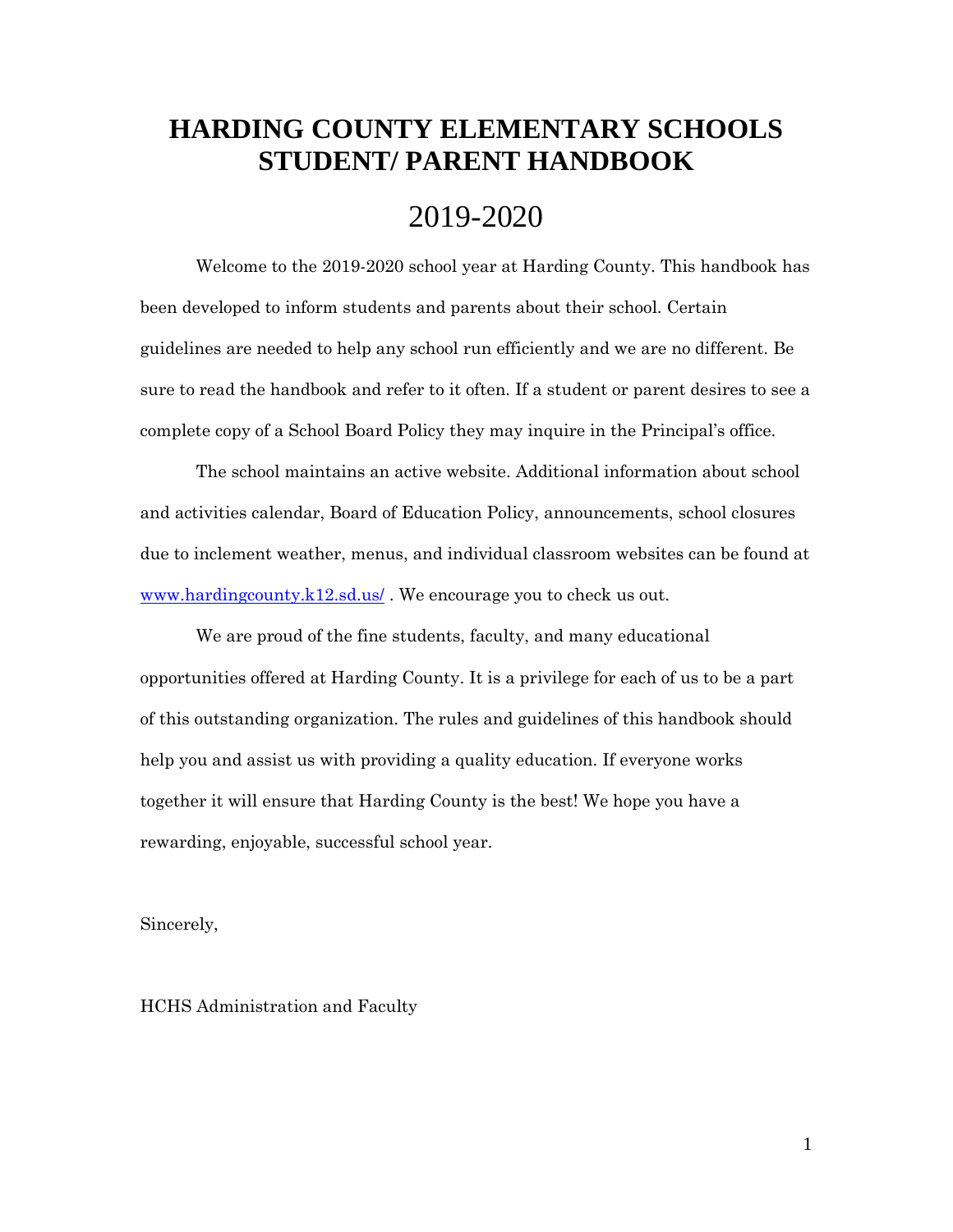# **Chain Of Command**

Parents and students must adhere to the following chain of command when dealing with a teacher, staff, or student complaint or inquiry. Please do not skip a step. All correspondence must be done in person or by phone.

*1.Teacher 2.Principal 3. Superintendent 4. School Board*

# **Elementary Bell Schedule**

| 7:55          | <b>Passing Bell</b>   |
|---------------|-----------------------|
| 8:00          | <b>Class Begins</b>   |
| $10:05-10:20$ | <b>Morning Recess</b> |
| 12:10-12:40   | Lunch                 |
| 12:40-1:00    | <b>Lunch Recess</b>   |
| 3:30          | <b>Dismiss</b>        |
|               |                       |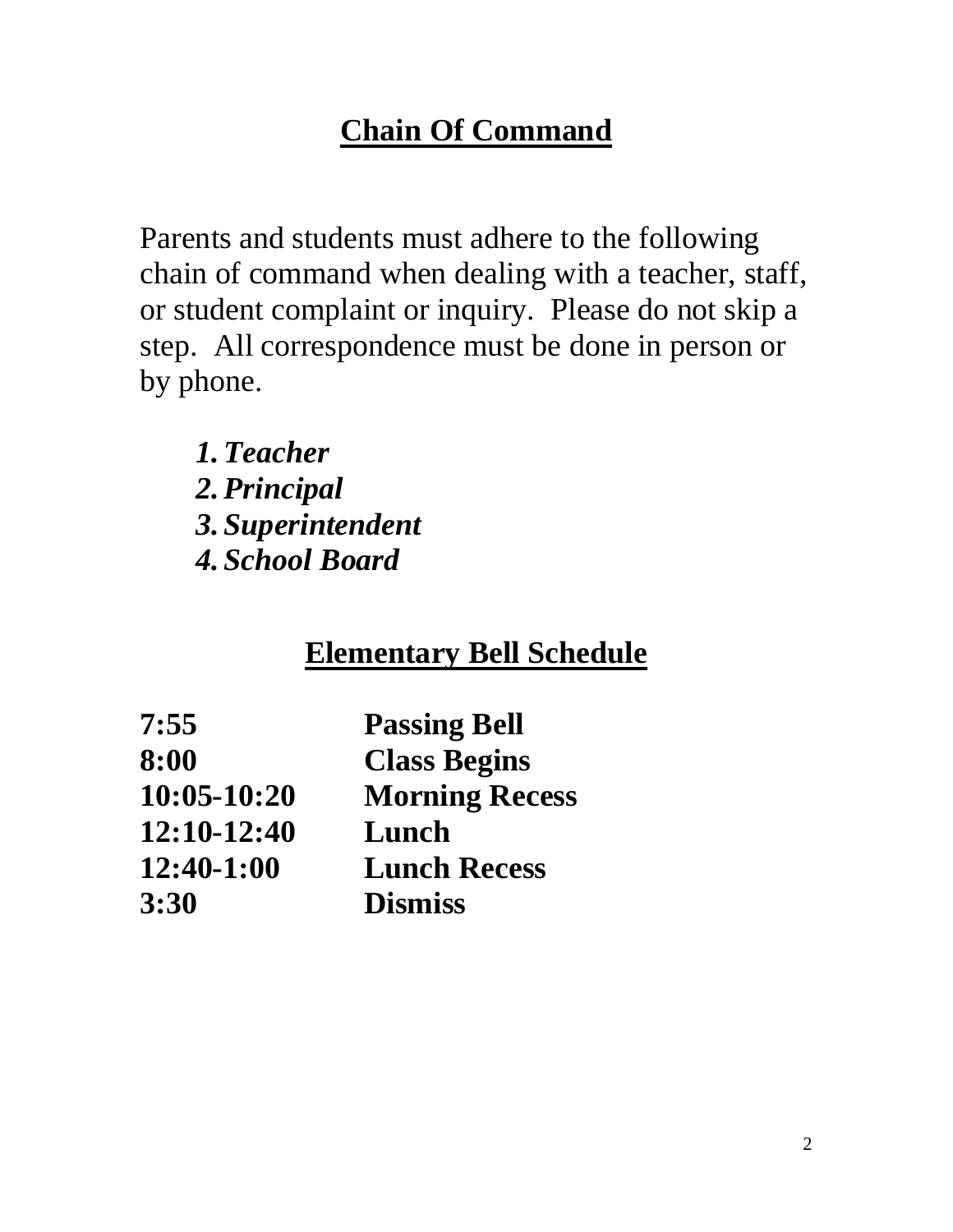# **Our Beliefs:**

*Our educational community, consisting of students, staff and patrons,*

- *Shares the responsibility for developing lifelong learners and progressive thinkers.*
- *Shares a commitment to recognize and develop the potential of each student.*
- *Recognizes learning occurs in various ways and at different rates.*
- *Will develop the whole student.*
- *Will prepare students for successful post-secondary pursuits.*
- *Will focus on respect, integrity, responsibility and accountability.*
- *Will prepare students to be productive citizens of their communities, states and nation.*

# **Our Mission:**

*Prepare Our Students for Their Middle School and High School Education*

# **Our Vision:**

*Establishing a Foundation for Future Endeavors* 

# **Our Educational Philosophy:**

*Education is a continuous process of learning, not only for the present age of technology but also for the future. Therefore, the School Community will provide an educational environment that promotes and enhances learning as a life-long endeavor. Education is not just the development and refinement of mental capacity and ability, but is also a process that assists the students in meeting their creative, physical, social, and emotional requirements. The School Community constitutes a lasting force in the development of the student, and thus it will strive to provide stimulation and assistance so that each student develops in accordance with his/her individual abilities, interests, and potentials.*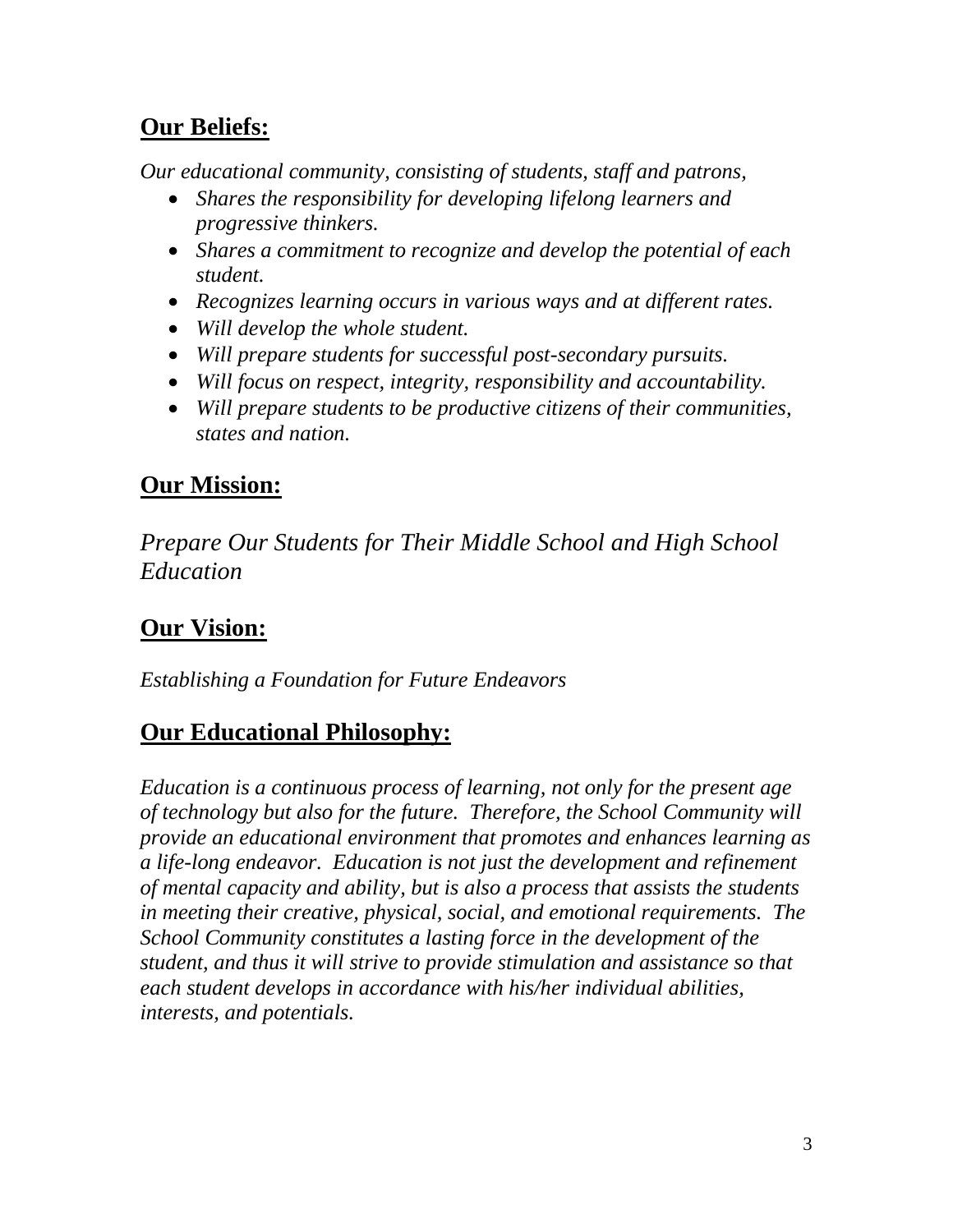# **SCHOOLWIDE EXPECTATIONS**:

The following is expected from students in our building.

- **1. RESPECT OTHERS**
- **2. BE PREPARED TO LEARN**
- **3. BE SAFE**

# **4. TAKE CARE OF OUR SCHOOL**

# **1. RESPECT OTHERS: This means you must**

Allow others to learn  $\sim$  Show self-control  $\sim$  Claim only fair share of attention Show courtesy in speech, manner, and attitude  $\sim$  Listen attentively Respond respectfully to authority (teachers, playground supervisors, adults in the building, crosswalk patrol)

Cooperate with classmates  $\sim$  Work well with others  $\sim$  Participate in activities Follow cafeteria rules:

- a) Use restaurant manners  $\sim$  talk quietly to those at your table
- b) Get everything you need before sitting down at your table
- c) Raise your hand in an emergency
- d) Take restroom breaks before and after lunch

# **2. BE PREPARED TO LEARN: This means you must**

Attend school  $\sim$  Arrive on time

Come to school well rested  $\sim$  Have necessary materials for class Participate in group discussions and activities Follow directions  $\sim$  Do neat, careful work Complete homework  $\sim$  Complete class work Use time wisely  $\sim$  Demonstrate good organization skills Work well independently  $\sim$  Make up work when absent

# **3. BE SAFE: This means you must**

Follow directions  $\sim$  Listen attentively to adults Walking in the building  $\sim$  Use Playground equipment correctly Keep hands, feet, and objects to self

# **4. TAKE CARE OF YOUR SCHOOL**: This means you must

Respect school property…. a)Your classroom and bathrooms b)Playground equipment c)Textbooks, library books, computers/Ipads d)Hallway displays and student's work e) Classroom, library and lunchroom furniture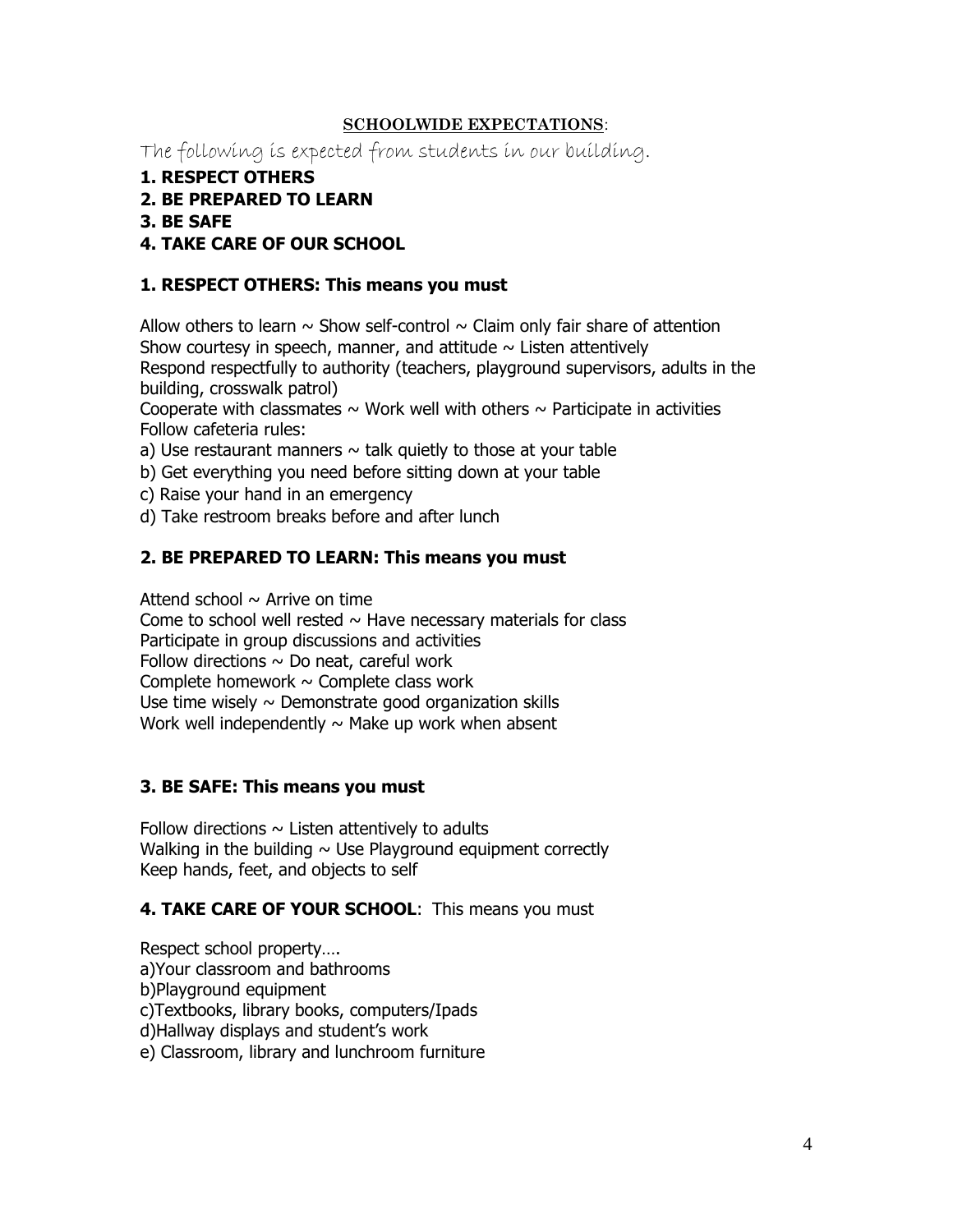#### **BULLYING/HARASSMENT**

The aim of the anti-bullying policy is to ensure that students learn in a supportive, caring and safe environment without fear of being bullied. Bullying is anti-social behavior and affects everyone; it is unacceptable and will not be tolerated. Bullying is defined as deliberately hurtful behavior, repeated over a period of time, where it is difficult for those being to defend himself/herself. The three main types of bullying are:

- $\Box$  Physical (hitting, kicking, theft)
- Verbal (name calling, racist remarks)
- $\Box$  Indirect (spreading rumors, excluding someone from social groups)

#### **SEXUAL HARASSMENT**

It is the policy of the HARDING COUNTY SCHOOL DISTRICT 31-1 that all of our employees and students should be able to enjoy an atmosphere free from all forms of discrimination, including sexual harassment.

Sexual harassment does not mean occasional compliments of a socially acceptable nature. Sexual harassment refers to conduct which is offensive to the individual, which harms morale, and which interferes with the effectiveness of our school district.

Sexual harassment is defined as unwelcome sexual advances, requests for sexual favors, and other verbal or physical conduct or communication of a sexual nature when (1) submission to such conduct or communication is made a term or condition, either explicitly or implicitly, of obtaining or retaining employment, or of obtaining an education, advancement, or grade, (2) submission to or rejection of such conduct or communication by an individual is used as a factor in decisions affecting such individual's employment or education, or (3) such conduct or communication has the purpose or effect of substantially or unreasonably interfering with an individual's employment or education or creating intimidating, hostile, or offensive employment or education environment.

Sexual harassment, as defined above, may include, but is not limited to:

- 1. Sexual oriented verbal "kidding", abuse, or harassment;
- 2. Pressure (subtle or otherwise) for sexual activity;
- 3. Repeated remarks to a person, with sexual or demeaning implications;
- 4. Unwelcome touching, such as patting, pinching, or constant brushing against another's body;
- 5. Suggesting or demanding sexual involvement accompanied by implied or explicit threats concerning one's grades, employment status, or similar personal concerns.

Any person who believes he or she has been the victim of sexual harassment by any employee or student of the school district or any third person with knowledge or belief of conduct, which may constitute sexual harassment, should report the alleged acts immediately to the appropriate school district official. If the official designated is the person alleged to have sexually harassed another, the complaint may be made to any other administrator or directly to the Board president. Filing of a complaint or otherwise reporting sexual harassment will not reflect upon the individual's status or affect future employment, work assignments or grades.

The right to confidentiality, both of the complainant and of the accused, will be respected consistent with the school district's legal obligations and with the necessity to investigate allegations of harassment and to take disciplinary action when this conduct has occurred. A substantiated charge against a school district staff member will subject such member to disciplinary action, which may include discharge.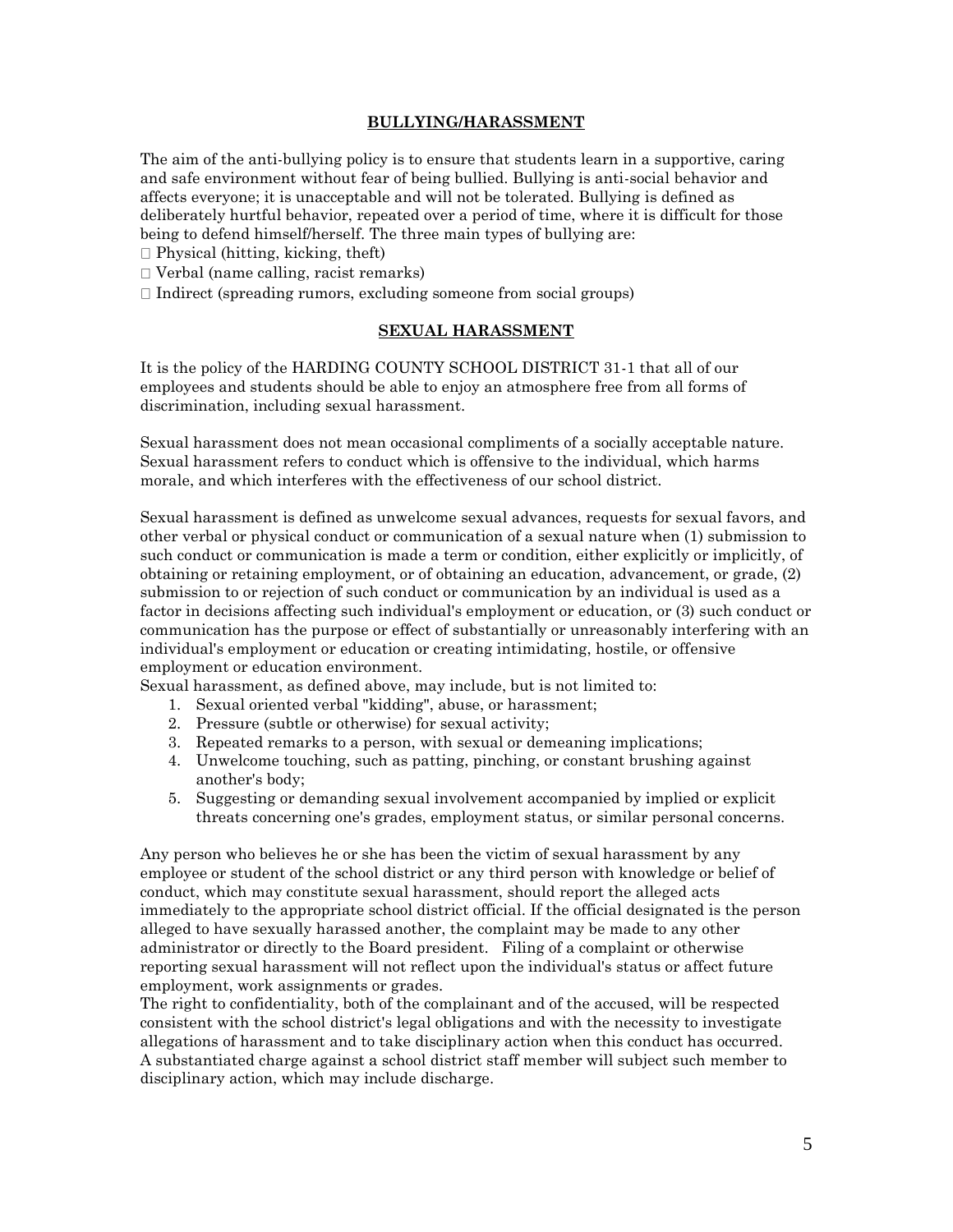A substantiated charge against a student in the school district will subject that student to disciplinary action, which may include suspension or expulsion, consistent with student disciplinary policies.

Notice of this policy will be circulated to all district schools and departments and incorporated in teacher and student handbooks.

# **PROHIBITION AGAINST RETALIATION**

The District strictly prohibits retaliation against any employee or student because he or she has made a report of alleged sexual harassment or against any employee or student who has testified, assisted, or participated in the investigation of a report. Retaliation includes, but is not limited to, any form of reprisal or adverse pressure, including the accused discussing the allegations directly with the accuser except where such discussion has been arranged and facilitated by the Title IX Coordinator. Retaliation is itself a violation of federal and state laws prohibiting discrimination and may lead to separate disciplinary action against the offender.

### **STUDENT DUE PROCESS RIGHTS**

All students are entitled to due process when they are subjected to disciplinary actions such as suspension or expulsion. The Board and school officials have the legal authority to deal with disruptive students and student misconduct. Due process, in the context of the administrative proceedings carried out by school authorities, refers to the hearing procedures established by the State Board of Education.

Due process procedures will conform to the following basic practices:

- 1. They must be fair.
- 2. They must apply equally to all.
- 3. They must be enforced in a fair manner, which involves **a.)** adequate and timely notice and an opportunity to prepare a defense. **b.)** an opportunity to be heard at a reasonable time and in a meaningful manner. **c.)** the right to a speedy and impartial hearing on the merits of the case.
- 4. Proceedings will start with the principal who is charged with the supervision of the student involved.
- 5. If resolution is not obtained at the principal level the decision may be appealed to the Supt. of Schools.
- 6. If resolution is not obtained at the Supt. level, an appeal may be made to the Harding County School Board.

OR

7. A complaint which is filed that alleges any acts of discrimination based on sex, age, race, color, national origin or disability. The student may go through the school's due process procedure.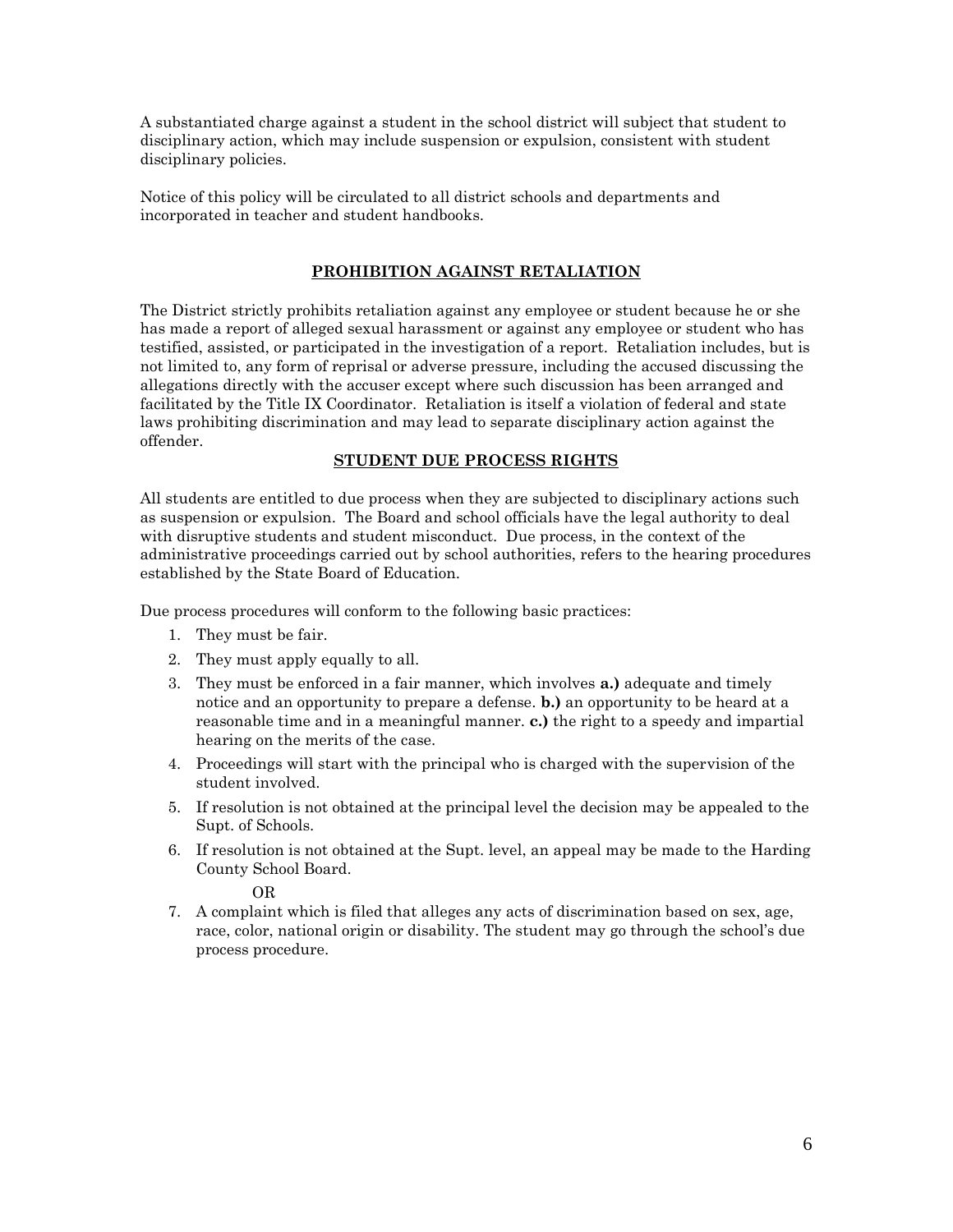#### **ATTENDANCE:**

#### **ATTENDANCE/TRUANCY POLICY FOR GRADES K-5**

Regular attendance is essential to success in school. Frequent absences disrupt the continuity of the instructional process. Therefore, it is very important that students attend on a regular basis. If students have to be absent, the parents/guardians must call or send a note from home explaining the reason for the absence. If you know in advance that your child will be absent from school, please notify the teacher and office. We try to work with parents on having students make up their work missed, but make-up work is no substitute for classroom instruction. Administration does have the right to ask for a doctor note to verify absences.

#### **Tardiness**

Students will be counted tardy when arriving to school after the designated start time. If a student arrives at school after 10:00am or leaves before 1:30pm, he/she will be counted absent for ½ day. Consistent tardiness will be brought to the attention of the parents. Parents of students having a high rate of tardiness will be requested to confer with the teacher(s) and/or Principal in hopes of identifying the problem cooperatively while working to a satisfactory solution.

#### **Absences**

**3-5 Absences** –Classroom teacher may make a courtesy call by phone or note. The purpose is to state that the student has been missed and ask if there is anything the school can do.

**6-10 Absences**-A letter indicating this fact will be sent to parents. The letter will stress the importance of attendance to student achievement. Classroom instruction/interaction can't be made up, even though assignments can. Also, a personal contact may be made by the Principal. In cases of prolonged absence because of illness or after 5 separate absences due to illness, a doctor's statement will be required.

**11-15 Absences**-A conference with parent, teacher, counselor and/or principal, and the student (when deemed appropriate) will be requested. There will be discussion of the attendance policy and the consequences for further absences from school. A plan of action will be drawn up to include interventions for a plan of success. **16-20 Absences**-Possible referral to the States Attorney and grade level promotion may be jeopardized.

#### *Note: For Grades K-5, these absences are considered for entire school year and not by semester as in grades 9-12.*  **Truancy**

1. South Dakota law (13-27-11) states that: "Any person having control of a child of compulsory school age, who fails to have the child attend school as required by the provisions of this title, is guilty of a Class 2 misdemeanor for the first offense. For each subsequent offense, a violator of this section is guilty of a Class 1 misdemeanor."

2. Truancy is defined as any absence not approved by the school or a pattern of irregular attendance. Skipping a class and/or leaving school grounds without permission is considered truancy.

3. School procedures/consequences for truancy may include making up missed time through detention, summer school, parent notification, parent conference, suspension, and/or loss of credit. Repeated truancy instances will result in a referral to legal authorities.

#### **Under normal circumstances, absences will be counted except as listed below:**

1. Participation in school sponsored or school-approved activities.

- 2. If the weather is such that a parent determines the child is endangered by attendance the student will not be counted absent if school official(s) is/are notified.
- 3. Special needs, abilities, or circumstances will be given necessary consideration and attention as determined by administration. Long term absences may also receive special consideration.
- 4. Family emergency such as: A. Serious illness or family member B. Death of family member
- 5. Other only with permission of Principal

ADOPTED JULY 13th, 2009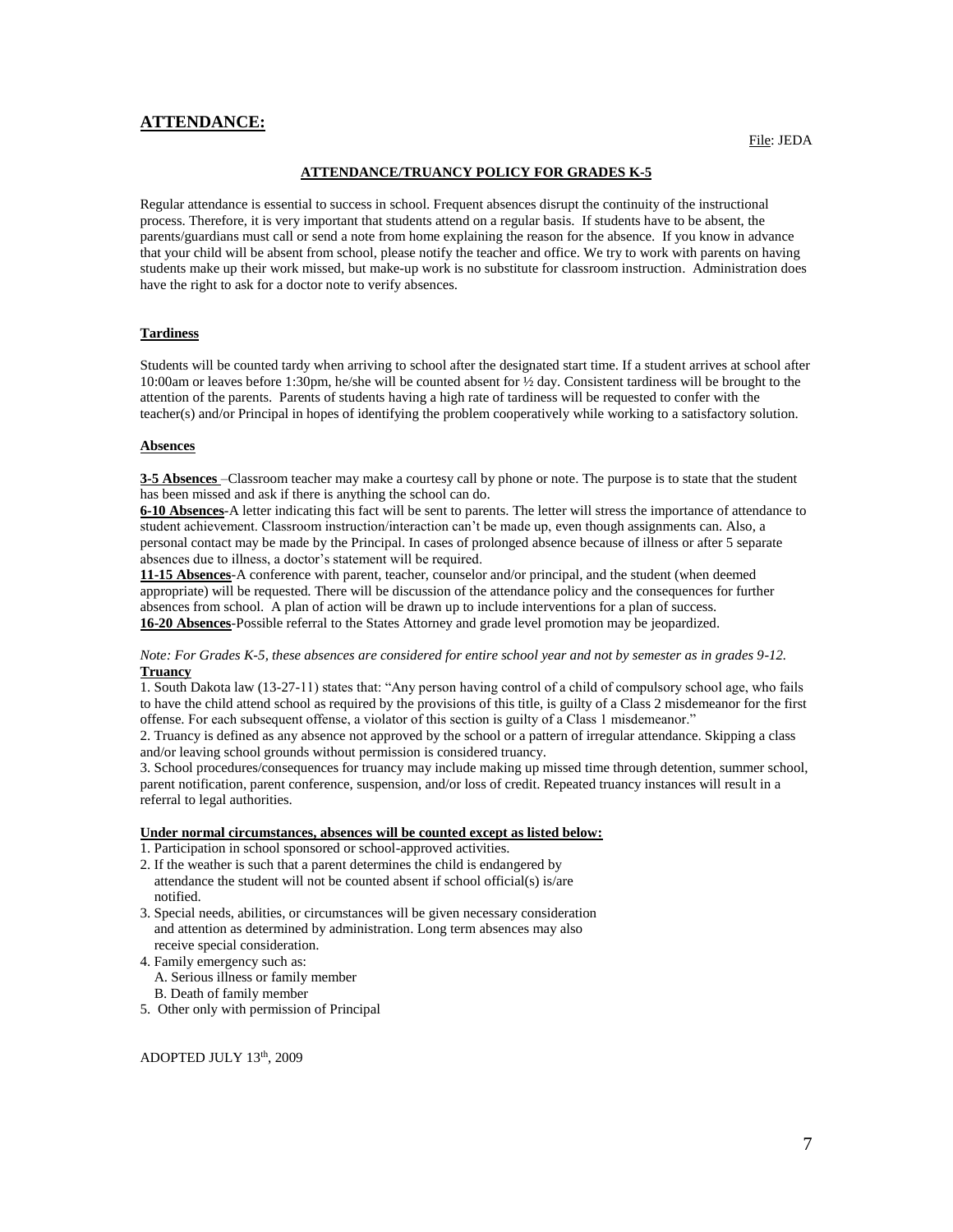# **ANNOUNCEMENTS:**

Announcements will be sent home to parents with students for routine matters by email, class dojo and paper notes. Others may be mailed to the parents. During times of emergency the school district will send home a phone announcement as well as use the various local radio stations to carry announcements of school closings, delays, or early dismissal. Also, the school district can utilize a phone tree to contact families in case of school closures.

# **BAND:**

Students in grades 5 are eligible to participate in the Elementary/Junior High Music Contest. The contest is open for vocals and instrumentals—both solo and ensemble. Individual instrumental lessons are provided free for interested students showing aptitude.

# **CARE OF BOOKS:**

At the beginning of the school year books will be handed out by the teacher. Students and parents are to bring to the attention of the teacher any damage noted in the book. At the end of the school year the teacher will look over the books to note any damages that occurred while in the student's possession and collect such damages to cover the cost of repair or replacement. Normal wear of textbooks are to be expected, but excessive or unwarranted damages will require reimbursement.

# **CLASSROOM PARTIES:**

Holiday parties may be held in the elementary grades during the last part of the school day. Special requests may be granted by the elementary principal for other parties on an individual basis. No birthday parties with homemade treats will be allowed unless approved from the building Principal.

# **CURRICULUM:**

In a real sense everything that happens at school is a part of the school's curriculum.

# **DESTRUCTION OF SCHOOL PROPERTY**:

Any student who deliberately defaces or destroys school property is liable for suspension or expulsion. That student is also liable for restitution of the cost of such destruction.

# **DRESS CODE:**

Dress of student shall be neat and appropriate. Any dress that sets up a special group or disturbs classroom activities or the school routine is not allowed. If your apparel is considered to be disruptive by the teacher or Principal, you will be asked to change it. Some examples of inappropriate dress are given below:

- Clothing that is torn or ragged
- Attire displaying obscene or vulgar text or symbols
- Articles of clothing in which the primary focus is advertisement of tobacco, drugs, or alcohol.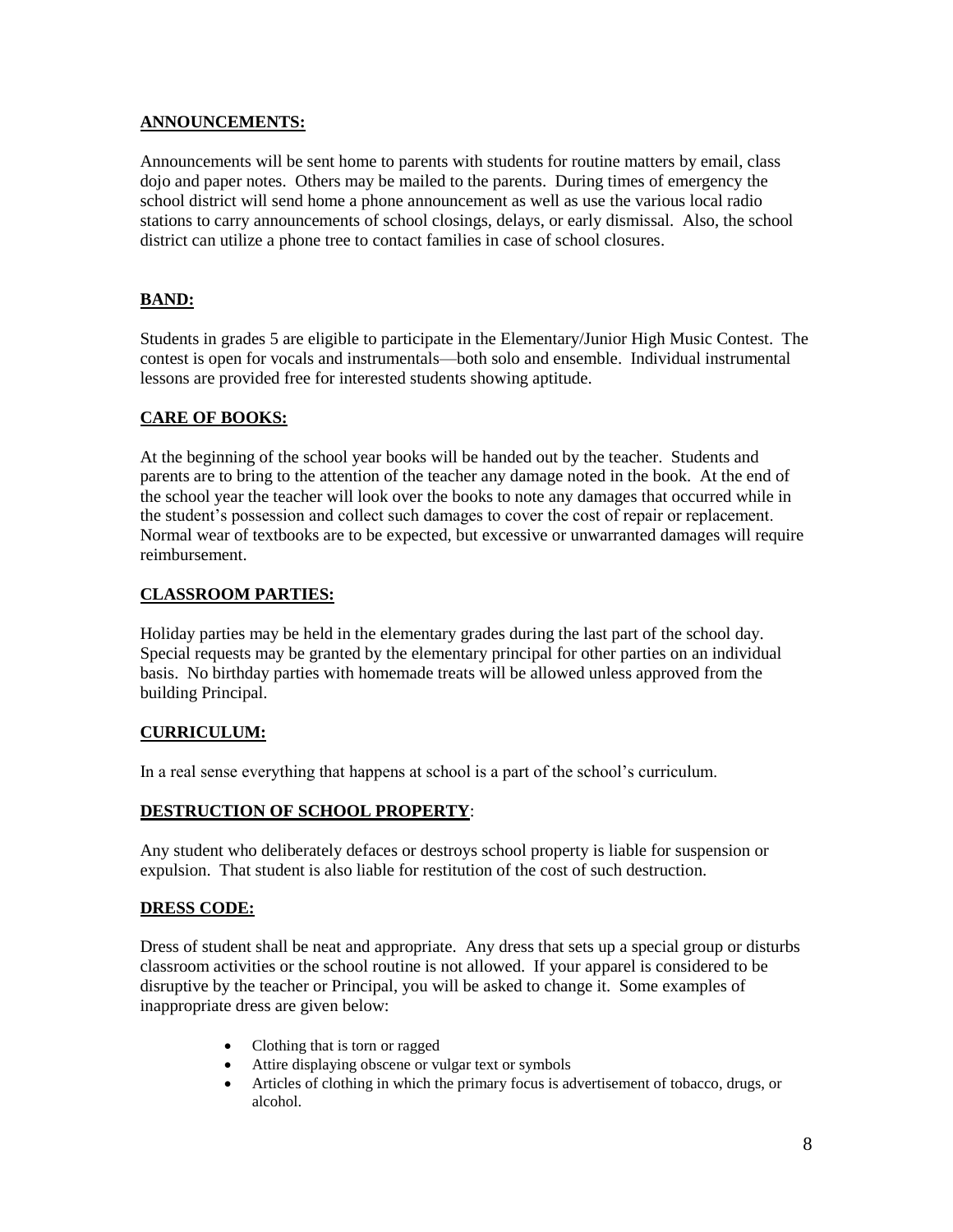- See-through clothing
- Provocative clothing
- Bandanas or headbands
- Halter tops or shirts with spaghetti straps
- Shirts or blouses that do not fully cover the waist
- Hats and caps worn in the school building during the school day
- Going without shirt or shirt unbuttoned
- Other articles that a teacher or principal determines to be distracting

# **DISCIPLINE POLICY:**

Students are expected to behave while at school. They are to obey the teachers/administration, and other adult staff members at all times without disruptions. The Harding County Schools follow the Assertive Discipline Plan. This plan has proven to be of most value to students and their parents. Rules are posted in each classroom with the consequences for breaking these rules also listed. Copies of the rules are sent home at the beginning of the school year and are approved by the Principal and kept on file in the elementary office.

The purpose of the Assertive Discipline Plan is to establish a clear description of the types of behaviors that are not acceptable and to set forth the disciplinary measures that will be taken for violation of the rules. The philosophy of the Assertive Discipline Plan is that when the rules and the consequences are made available to students and they choose to break a rule they do it with the full knowledge of the consequences that will follow. We feel that this is the only fair way of conducting a society, and it teaches children about the real world.

### **LESS SERIOUS OFFENSES**

Unexcused tardiness to school Failure to complete an assignment properly Inadvertent rudeness Excessive cluttering of floor, desk, or work area Meddling with the property of others Not following directions Throwing objects Failure to come to class prepared Unacceptable language Teasing/Taunting Displays of temper outbursts

# **MORE SERIOUS OFFENSES**

Persistent irresponsibility of assignments Frequent critical or derogatory remarks to others Disrespect toward those in authority Acts of rebellion against school policy Truancy Cheating, lying, stealing, swearing and other obscenities Defiance, insubordination Abuse or willful destruction of property Sexual immorality Possession, sale or use of drugs, tobacco, or alcohol Fighting (no matter who starts it) Possession or use of weapons of violence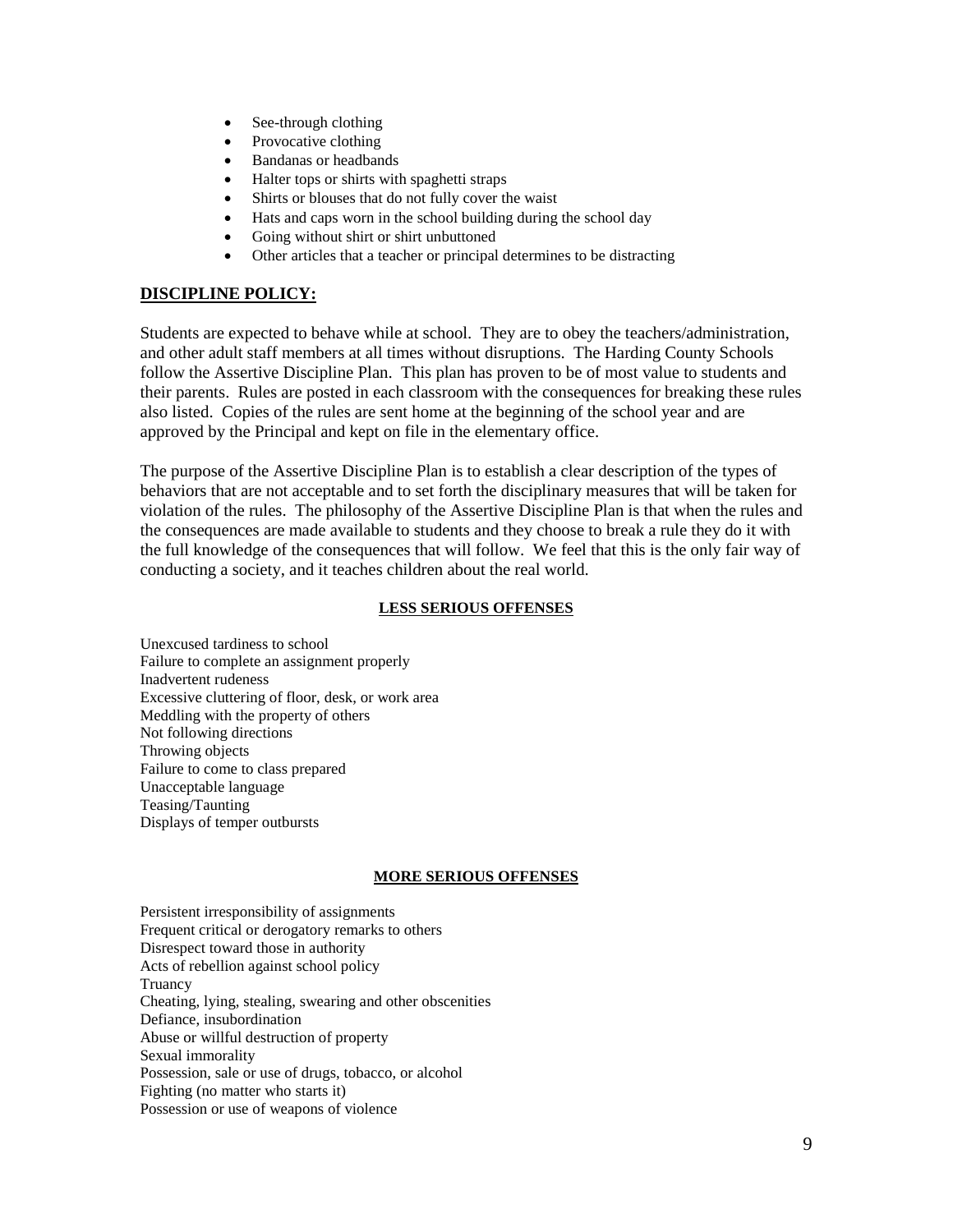Mistreating other students Extortion Arson or false alarm or bomb threat Habitually breaking school or classroom rules, uncooperative

#### **DETENTION:**

Detention means spending time outside of regular school hours and is used as a consequence for some violation of rules. Teachers will supervise all detention of students with advance notice given to parents.

#### **SUSPENSION:**

There may be times when the only way to correct a disciplinary problem is by suspension. These can be of two kinds. **1) IN SCHOOL SUSPENSION** consists of the child being kept apart from the rest of the children in isolation. The student will be required to do assignments. **2.) OUT OF SCHOOL SUSPENSION** consists of the student being prohibited from attending school because of behavior that is detrimental to the orderly operation of the school where the presence of the student is disruptive or dangerous.

#### **EXPULSION:**

If a student's behavior is such that continued presence in school is a threat to others, the Board of Education may expel a student for varying periods of time. Parents have a right to appear at an expulsion hearing and to be represented by legal counsel if desired. The expulsion hearing with the School Board will be in closed session unless the parent requests a public meeting.

#### **ELECTRONIC DEVICES POLICY: JFCB-A**

Students are not allowed to use a cell phone in the school building during school hours without permission from an administrator.

Students who use a cell phone including any of its functions in the school building during school hours the following consequences will be imposed.

**1st offense**: Confiscation of the device, device turned in to the administration, one (1) hour detention, parents called. **The device will be returned to the student at the end of the day.**

**2nd offense:** Confiscation of the devices, device turned in to the administration, one (1) day in-school suspension, parents called to pick up the device. **The device will be returned to the student at the end of the day.**

**3rd offense:** Confiscation of the devices, device turned in to the administration, one (1) day out-ofschool suspension, parents called to pick up the device. **The device will not be returned to the students.**

**\*Please understand that this policy also includes other electronic devices including iPods, iPads, Macs, personal computers, etc. Personal computers and Macs may be used with prior permission from the Principal if they are being used for educational purposes. If personal computers or Macs are being used for anything other than educational purposes the above consequences will apply.**

Harding County School District IS NOT RESPONSIBLE FOR PERSONAL, LOST, STOLEN, OR BROKEN ELECTRONIC DEVICES.

Adopted July 12, 2007

Revised: July 9, 2018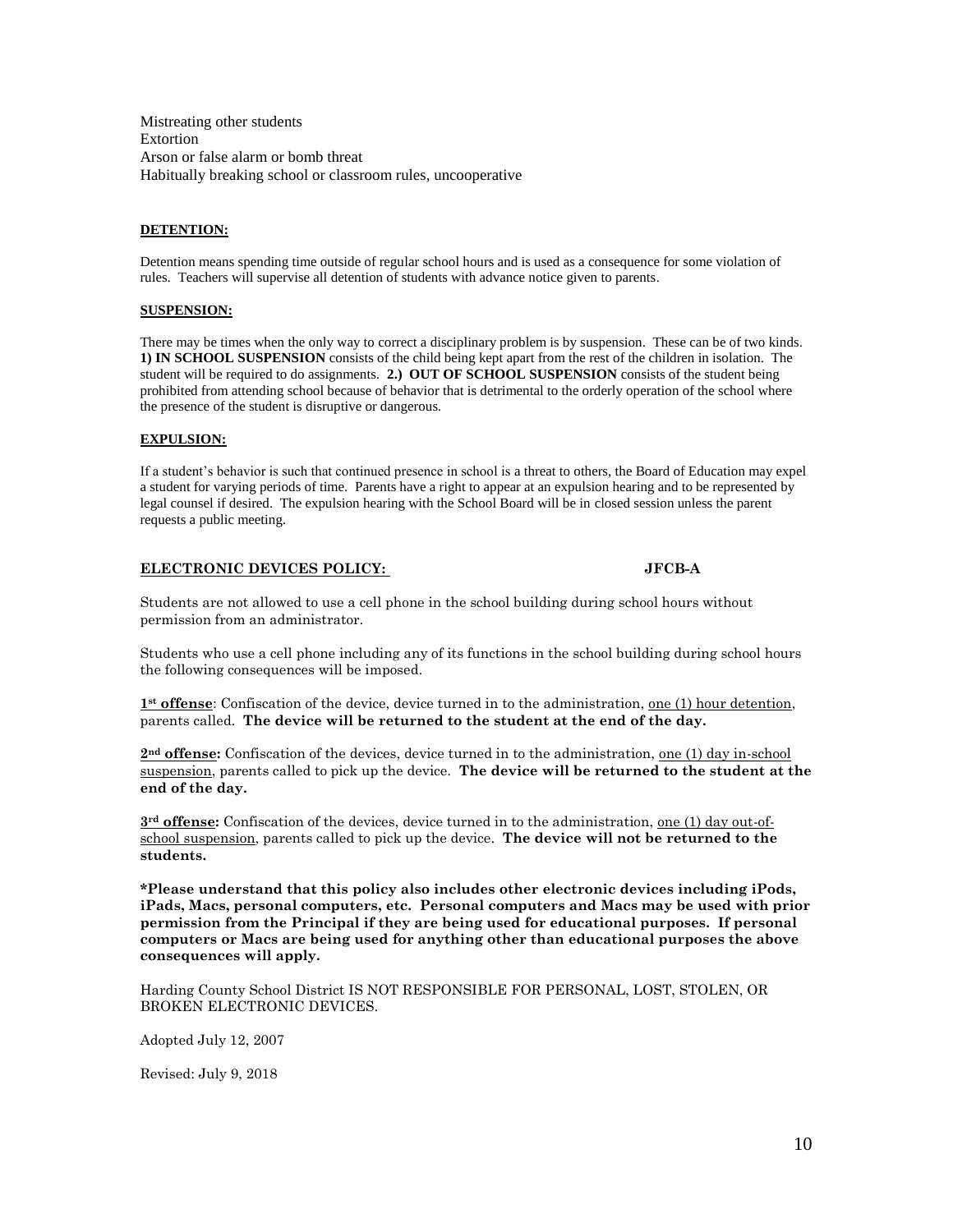#### **PETS:**

Pets are not allowed on school grounds during the school day which includes reasonable periods before and after school. Safety of the children is the primary concern of the district. If its owner cannot immediately remove the animal, the law enforcement agencies will remove it. The only exceptions to this policy are when a pet is brought for show and tell or used by a visually handicapped person. Any requests must be approved by both the teacher and administration and its shots must be up to date.

#### **EARLY DISMISSAL:**

Under special circumstances students may be dismissed early without being counted absent for the time missed. Such circumstances usually involve bad weather and all families will be contacted by the school district by an automated phone message or phone tree.

#### **SNOW DAYS:**

In the case of severe weather, the official announcement for school closing will be made over the automated phone system or phone tree. It may also be heard over the following radio and TV stations.

KFLN in Baker, MT KSOY in Deadwood, SD KPOK in Bowman, ND KEVN- TV in Rapid City, SD KBHB in Sturgis, SD KOTA-TV in Rapid City, SD

#### **EXTRA-CURRICULAR OPPORTUNITIES**:

Elementary sporting teams are not affiliated with the Harding County School District. The school district works with the coaching staff to provide practice and game facilities when they do not conflict with junior high and varsity sports.

#### **FIELDS TRIPS:**

The supervising principal may approve trips of an educational nature. These field trips will be limited to approximately 125 miles and must be able to be completed within the normal school day. Each classroom will be limited to one field trip per year and must be based on sound educational objectives. Transportation expenses can be shared by parent volunteers/chaperones where practical. Buses will be used only when necessary. If your child's class or school takes a trip you will be asked to sign permission slip/medical consent. Field trips are educational experiences for the students.

#### **FIRE & TORNADO DRILLS:**

In accordance with good safety practices, fire and tornado drills are run periodically. Children and teachers are not informed ahead of time when those will occur. The drills are timed and a record is kept. Teachers in rural schools will also have a plan of action for fire and tornado drills. Students are to walk quietly and orderly to the area designated of them and wait until the "all clear" signal is given. No student is allowed to stay in the building during a fire drill even if she/he is in the restroom. She/He is to leave as quickly as possible. Students are always to let their teacher know where they are going to leave the room

#### **GRADING CLASSROOM PERFORMANCE:**

The following grading scale will be used throughout the Harding County School District, to insure a uniform way of recording and interpreting grades: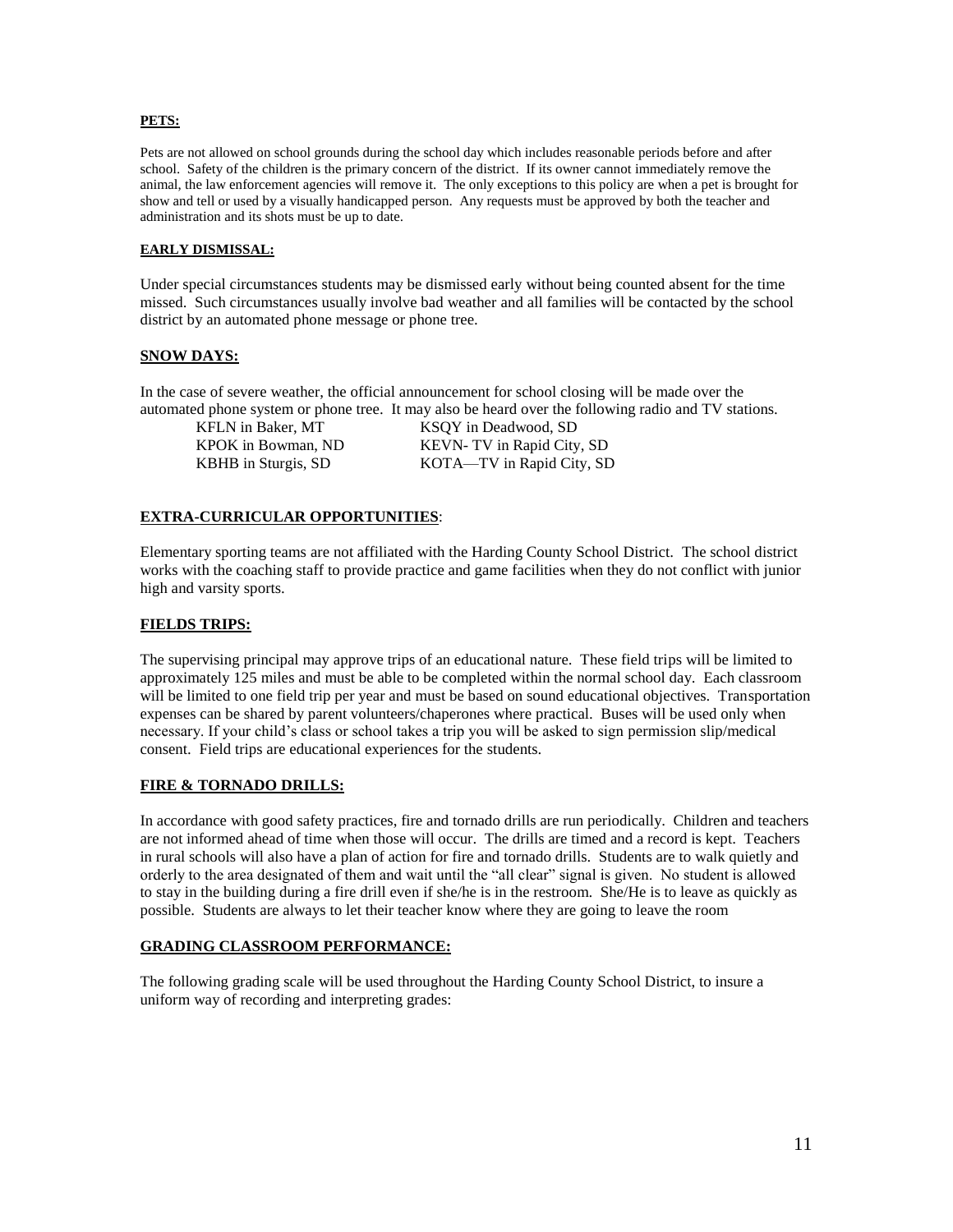#### **Kindergarten, Elementary Music, P.E. and Band**

E-Excellent S-Satisfactory P-Progressing N=Needs Improvement

#### **First-Fifth Grades**

- A- 94-100%
- B- 86-93%
- C- 77-85%
- D- 70-76%
- E- 69-below

\*\*\*Exception to this grading scale may occur in the area of language arts (phonics, reading, spelling, literature) to better reflect student level of performance.

#### **HOMEWORK:**

Students are expected to complete their homework assignments on time and at an acceptable level. Students may be required to do assignments over again if, in the opinion of the teacher, the work is not at an acceptable level. No assignment is considered complete until it is in the hands of the teacher. Parents are invited to talk to teachers regarding their grading system for assignments.

#### **LOCKERS:**

Cubicles are provided for each student in which to keep personal articles. The school will accept no responsibility for lost or stolen articles from students' lockers. Students may have the office or teacher hold valuable items until the end of the school day.

#### **LUNCH:**

In Buffalo a hot lunch program is in operation. Students are invited to participate in this program. Daily lunches are available by contacting the elementary secretary. Students are not obligated to eat hot lunch every day. If there is something on the menu the student does not eat the student may bring a sack lunch. Extra lunch milk is available for .50¢. Elementary students do not have open campus. Special permission may be granted with advance parental notification given to the teacher. Students allowed to leave the school grounds during lunch are those with parental permission to leave the school.

**Cost:**

| $K-5$ \$3.75 |                |                | Salad Bar: \$2.00 |  |  |
|--------------|----------------|----------------|-------------------|--|--|
|              | $6-12$ \$4.25  | Snacks: \$0.50 |                   |  |  |
|              | Adults $$5.25$ |                |                   |  |  |

For rural schools, students are responsible for bringing their own lunch: however, there is a milk program available to these students. The cost for a carton of milk is  $15¢$ . This special program is available only in the rural schools.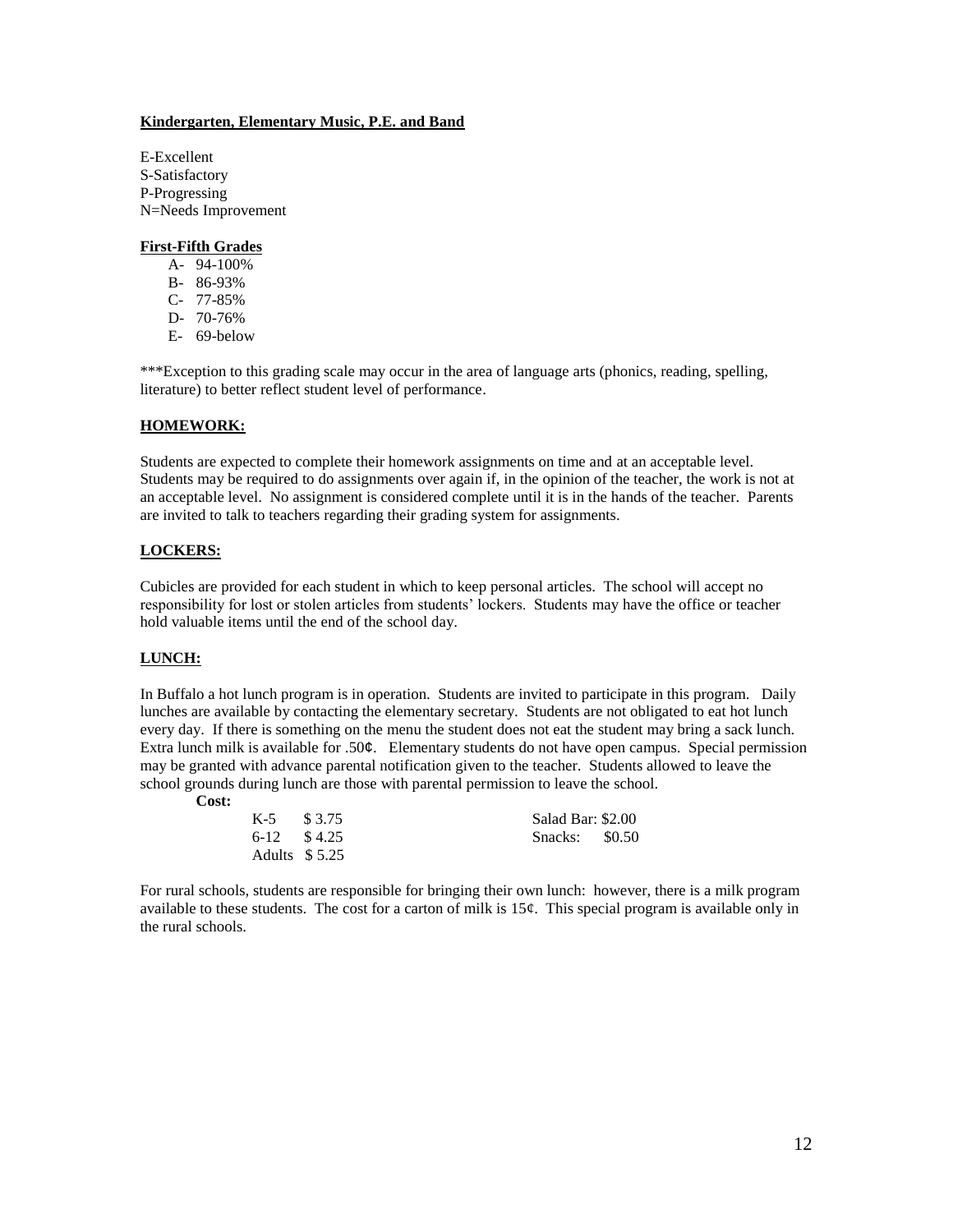#### **FREE & REDUCED LUNCH/SPECIAL MILK PROGRAM**

Harding County Schools participate in the National School Lunch Program through the USDA. Your child(ren) may qualify for free or reduced meals. Reduced price is \$0.40 for lunch. Annual enrollment packets are sent to all families in August each year. If you did not receive a packet, or have misplaced your packet, you may obtain a new one any time of year at the school business office. All applications are confidential.

Rural schools participate in the Special Milk Program. Students may also qualify for free milk through this program by filling out a free & reduced lunch application.

#### **USDA Non-Discrimination Statement**

In accordance with Federal civil rights law and U.S. Department of Agriculture (USDA) civil rights regulations and policies, the USDA, its Agencies, offices, and employees, and institutions participating in or administering USDA programs are prohibited from discriminating based on race, color, national origin, religion, sex, gender identity (including gender expression), sexual orientation, disability, age, marital status, family/parental status, income derived from a public assistance program, political beliefs, or reprisal or retaliation for prior civil rights activity, in any program or activity conducted or funded by USDA (not all bases apply to all programs). Remedies and complaint filing deadlines vary by program or incident.

Persons with disabilities who require alternative means of communication for program information (e.g., Braille, large print, audiotape, American Sign Language, etc.) should contact the responsible Agency or USDA's TARGET Center at (202) 720-2600 (voice and TTY) or contact USDA through the Federal Relay Service at (800) 877-8339. Additionally, program information may be made available in languages other than English.

To file a program discrimination complaint, complete the USDA Program Discrimination Complaint Form, AD-3027, found online at How to File a Program Discrimination Complaint and at any USDA office or write a letter addressed to USDA and provide in the letter all of the information requested in the form. To request a copy of the complaint form, call (866) 632-9992. Submit your completed form or letter to USDA by: (1) mail: U.S. Department of Agriculture, Office of the Assistant Secretary for Civil Rights, 1400 Independence Avenue, SW, Washington, D.C. 20250-9410; (2) fax: (202) 690-7442; or (3) email: program.intake@usda.gov.

USDA is an equal opportunity provider, employer, and lender.

#### **LUNCHROOM RULES:**

These rules have been established to make mealtime an enjoyable experience.

- 1. K-5 students eating lunch at school will be in the lunchroom at 12:10. Dismissal will begin no earlier than 12:40.
- 2. Students are to behave appropriately in the lunch room which means no hitting, pushing, running, yelling, cutting into line, or throwing any type of object.
- 3. Before students are dismissed, their lunch area must be clean and debris picked up from the floor.
- 4. Students are to finish eating in the lunchroom.
- 5. Students who need to remain in the lunchroom for disciplinary reasons must be supervised.
- 6. Upon dismissal, students who bring their lunch are allowed to return their lunch boxes to their lockers before reporting to their classroom.
- 7. Candy, pop, and gum are not allowed in the lunch room.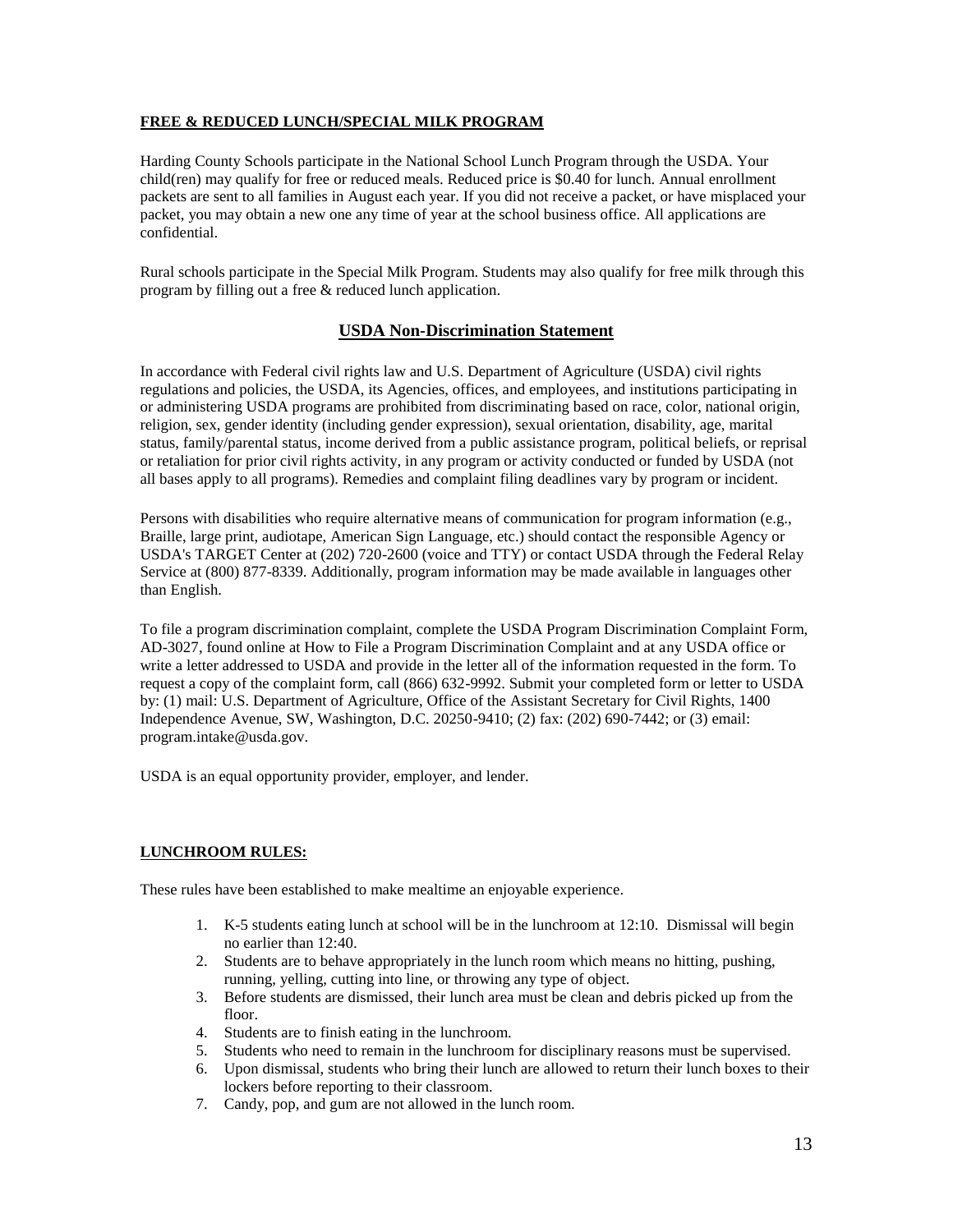#### **MAKE-UP WORK**

Students who have an excused absence may make up their classroom work missed at the rate of two days for each day missed. If after two days from the time they return to classes the make-up work has not been handed in, a zero will be assigned for each assignment. For unexcused absences, students will have two days to make up assignments for each day missed, but will receive half credit for the work handed in. If students know they will be absent, all work must be completed before they leave.

#### **MESSAGES AND CALLS:**

Every classroom is equipped with a telephone and can be used under the teacher's discretion, unless there is an emergency. Messages will be taken and given to student or teacher during non-teaching time and recess.

For rural teachers who normally answer the phones themselves, parents are reminded that you will probably interrupt a class so please allow the teacher to return your call during a recess period, lunch, or after school.

#### **MORNING ARRIVAL:**

The time for school arrival is 7:40. Students who remain outside until 7:55 are to line up before coming into the building. Teachers will pick up their classes at the designated places and escort them to classes. Rural teachers may set their own rules for entering the building at the beginning of the school day. In cases where the temperature is below -0 (real temperature) degrees, all recesses will be inside. The on-duty playground teacher will make the decision and confer with the Principal.

#### **PLAYGROUND RULES:**

Safety is a high priority and teachers are responsible for maintaining the safety of the students under their supervision. For this reason, playground rules have been established.

- 1. No throwing of snow, rocks, or other hard objects
- 2. No contact sports including tackle football or other rough games.
- 3. No bicycle riding.
- 4. No skateboards, skates, or similar dangerous items.
- 5. No climbing on the roof and/or fire escape. Any balls stuck on the roof are to be reported to the principal's office.
- 6. All students are not to be behind mobile unit. Any balls that go behind the unit are to be reported to the playground teacher.
- 7. Playground equipment is to be used only for the purpose for which it was intended.
- 8. Touch football may be played at recess and noon hour break.
- 9. No playing around the bicycle stand.
- 10. Playground supervisors are to use professional judgment in determining other playground rules.
- 11. Students must stay in visual sight of teacher on duty.
- 12. Snacks may be eaten on the playground, but all litter must be disposed in trash cans.

#### **PLAYGROUND RULES (RURAL SCHOOLS):**

- 1. No throwing of snow, rocks, or other hard objects
- 2. No contact sports including tackle football or other rough games.
- 3. No bicycle riding.
- 4. No three or four wheelers or motorcycle riding.
- 5. No skateboards, skates, or similar dangerous items.
- 6. No climbing on the roof and/or fire escape.
- 7. Playground equipment is to be used only for the purpose for which it was intended.
- 8. Touch football may be played at recess and noon hour break.
- 9. No playing around the bicycle stand.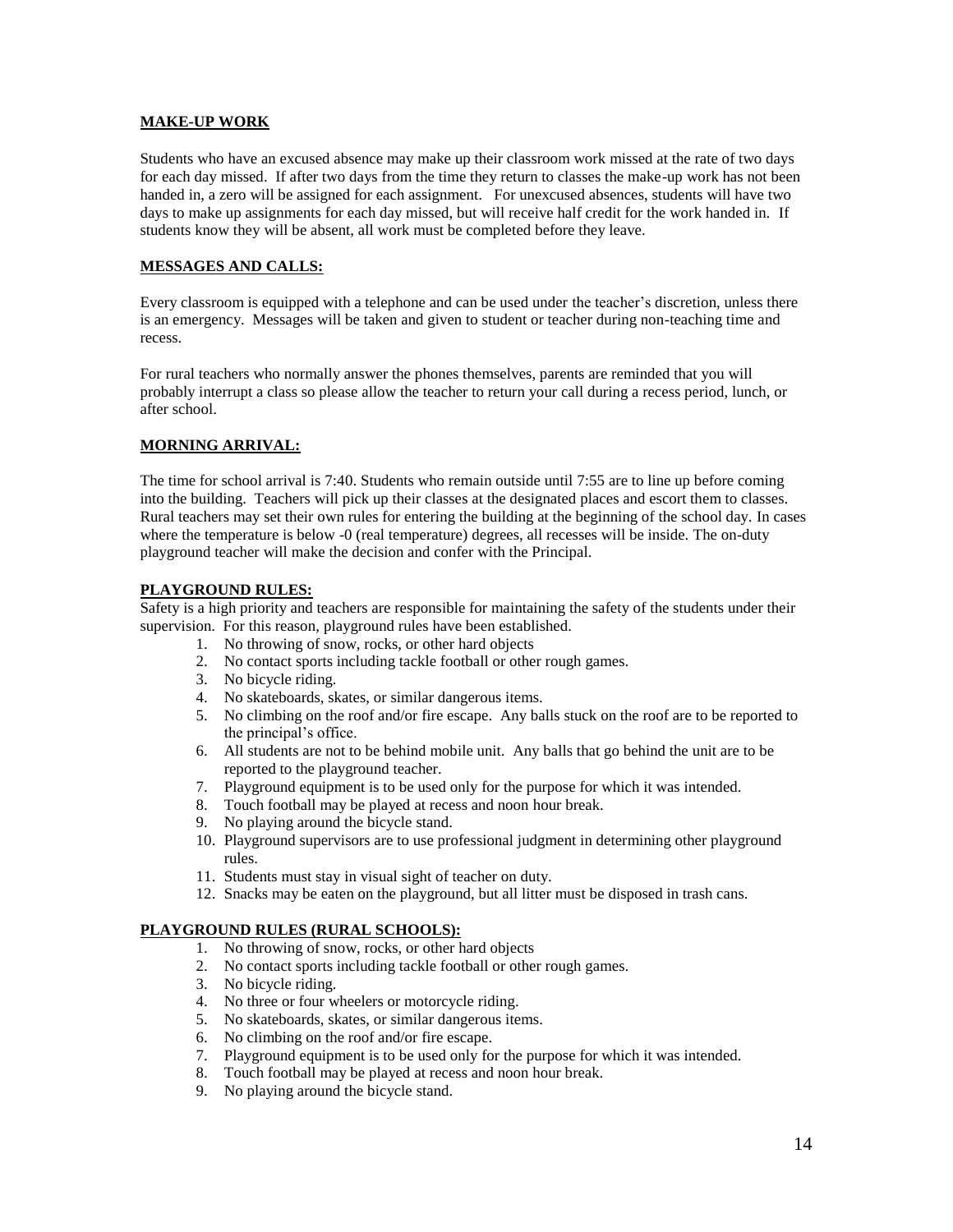- 10. Playground supervisors are to use professional judgment in determining other playground rules.
- 11. Students must stay in visual sight of teacher on duty.
- 12. Playground supervisors are to use professional judgment in determining other playground rules.
- 13. One teacher or aide will supervise the playground at noon and recess during the school day.

#### **RECESS:**

Students in kindergarten through fifth grades will have at least a 15 minute recess daily. Possible exceptions involve rural schools with one teacher and mixed grades. In cases where the temperature is below -0 degrees, all recesses will be inside a school building.

### **Recess Clothing**:

Students need to wear the following to outside recess. We suggest that during the fall through spring months students have snow pants, winter coat, gloves, hat, and boots at school on a daily basis as weather is unpredictable from day-to-day and hour-to-hour. In the early fall and spring we ask that students always have a pair of long pants and sweatshirt in their cubby in case they come dressed in shorts and short sleeves and the weather changes throughout the day. Please understand that the following temperature guidelines are not absolute and the teachers will decide when the temperatures are hovering around freezing, etc. If students are not dressed appropriately they will be asked to stay in for recess.

# **Below freezing**  -Snow Pants -Winter Coat -Mud/Winter Boots(No cowboy boots), Gloves, Hat **Freezing to 55 Degrees** -Long Pants (Jeans, Sweatpants, windpants, etc.) -Coat (winter preferably) -Gloves and hat -Mud/Winter Boots (If there is snow, mud, etc. we make students wear boots. Again no cowboy boots)

# **Above 55 degrees**

\*We would strongly suggest students wear long pants and a light coat/sweatshirt but realize depending on individual students, body temperatures are different. We will leave it up to parents to decide what they want their children to wear based on what the students wear to school. Again, we ask that all students have a long pair of pants and sweatshirt in their cubbies at all times in case weather changes throughout the day and they can easily change so they will not have to miss recess.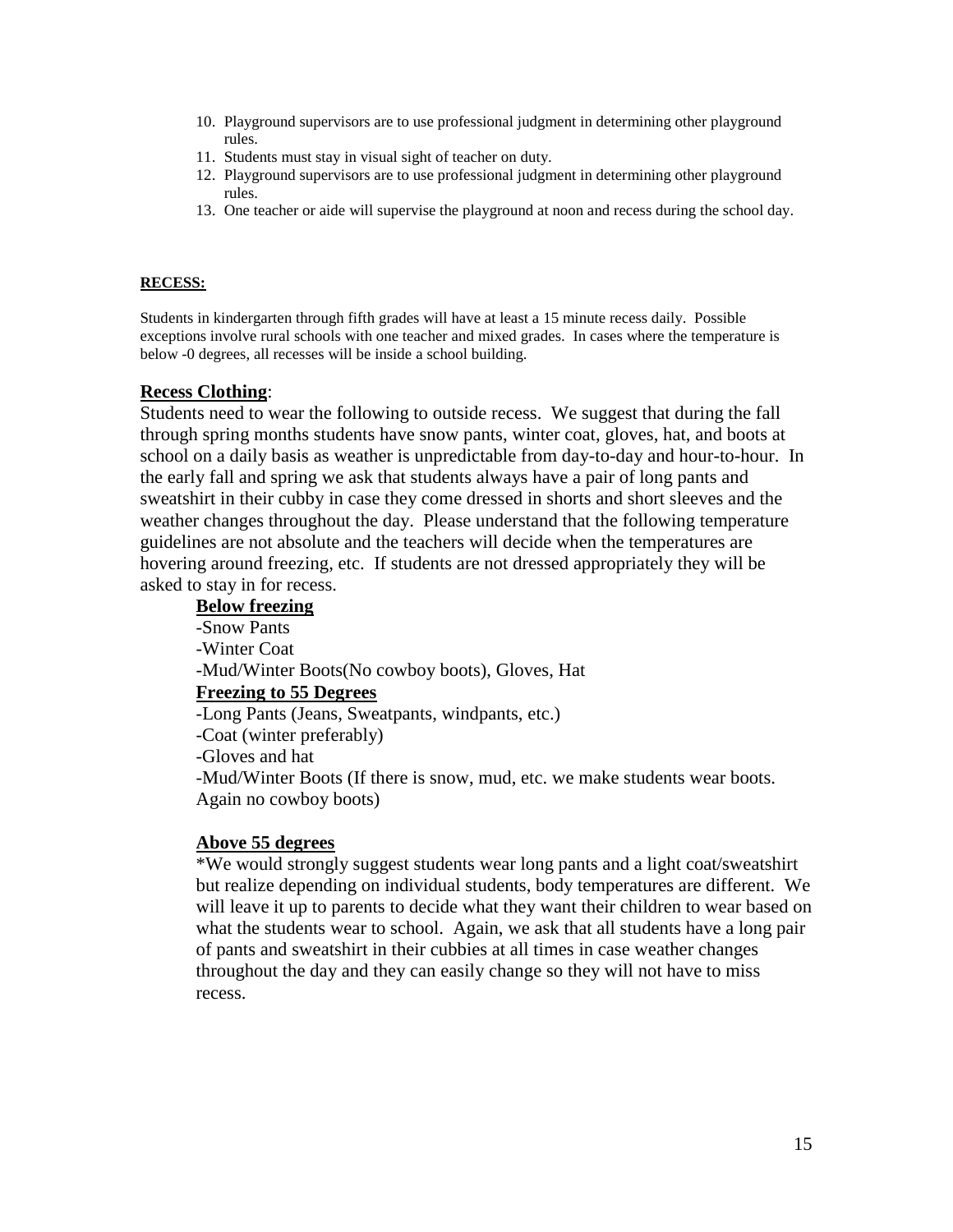#### **REGISTRATION OF STUDENTS:**

Registration of students occurs the first day of school with the exception of kindergarten. A special Kindergarten Round Up is scheduled during the last month of the regular school year for all students whose  $5<sup>th</sup>$  birthday occurs before September  $1<sup>st</sup>$  –a requirement for admission to kindergarten.

#### **SPELLING CONTEST:**

Harding County School District #31-1 sponsors local spelling contests each year. Northwest Area Schools has a spelling contest within NWAS in the spring. The words for this contest are taken from the Blue Book Speller.

#### **GYM SHOES:**

All elementary students need to have an extra pair of shoes for Physical Education class. No outside shoes will be allowed on the gym floor. Any outside debris that sticks to shoes will cause damage to the floor.

#### **SPECIAL SERVICES:**

The Harding County School District offers various special programs for students and teachers. The various programs are described below:

- 1. Title I is available for qualifying students in need of services in the areas of reading and math. A Title 1 teacher or an aide within the regular classroom provides Title I services. Referrals for this program are to be made either to the principal or the Title I teacher.
- 2. Counseling services are available for all students. Teachers wishing to refer a student for counseling should do so through the school counselor.
- 3. Library services are available for both the students and staff. A variety of books, reference materials, films, filmstrips, records, and audio-visual equipment is available. More information regarding the library services may be obtained from the school librarian.
- 4. Screening for possible speech and language problems can be attained for students by parent and/or teacher referral. Northwest Area Schools through Harding County provides a preschool screening for children ages birth to five in the spring of each school year.
- 5. Special Education services are provided for all students who are in need of special or prolonged assistance. Referrals for this program are to be made either to the principal or the special education teacher.
- 6. RTI- Response to Intervention (Instruction) is the practice of providing high quality instruction to meet student needs and applying student response data to important educational decisions via frequent progress monitoring.

#### **MEDICATION AND ILLNESS:**

When a child is to receive medication during school hours, the District requires the following forms on file:

- 1. Signed consent by parent/guardian to give medication.
- 2. Signed medication record

### **Forms are available at the superintendent's office and must be completed prior to selfassistance with medication**.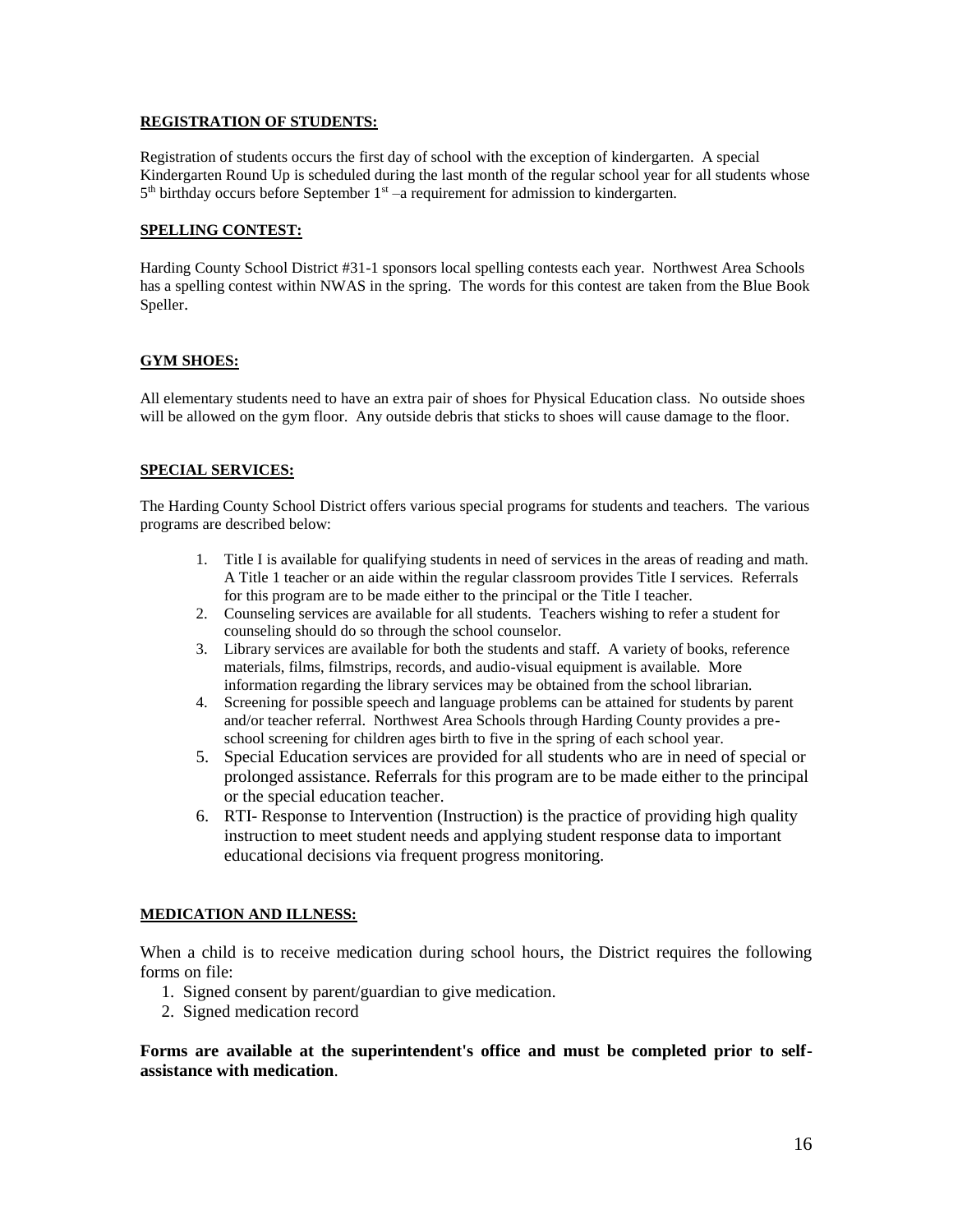Because the school provides assistance with self-medication, all medications will be kept in the school's office in a locked cabinet. Medications should be delivered in a pharmacy or manufacturer-labeled container by the parents or a responsible adult designated by the parents. No more than a 30-day supply will be kept on hand. Any liquid medication should be premeasured and sent in separate containers. Any pills needing to be halved should be done before delivery to the school.

When a child needs medication during school time, please act quickly to follow these policies so we may begin medication as soon as possible.

Please use good judgment before sending children to school in the morning if there is any question about physical illness. If a child is not feeling well, it will lessen the student's ability to focus on learning activities and may interrupt the rest of the classroom as well.

If a student becomes ill during school hours, we will contact the parent/guardian to bring the child home. The school insurance does not cover a student for injuries while at school. Also, the school cannot give any kind of medication to students including aspirin.

### **TEXTBOOKS AND SUPPLIES:**

The Harding County School Board furnishes all textbooks and workbooks needed for the student's education. Students are expected to bring certain basic school supplies used to complete assignments. Teachers will send home a list of supplies needed by their students the first week of school.

#### **TRANSPORTATION:**

School buses are dangerous. For that reason, we wish to protect the students from injury as much as possible. Students are expected to obey these rules as well as any direction given by the driver.

- 1. Students are to remain seated at all times.
- 2. The bus driver has the right to assign seats.
- 3. Students are to obey the driver at all times.
- 4. There is to be no part of the student out of the window while the bus is in motion.
- 5. Nothing is to be thrown from the bus.
- 6. Talking is limited to conversational tones and there is to be no whistling, shouting, or any other distracting noises from the students.
- 7. There will be no yelling out of the bus windows at any time.
- 8. Students are to wait for their bus in designated areas and not in the roadway.
- 9. Upon disembarking, students are to go directly to their homes and not loiter close to the bus or bus stop.
- 10. There is to be no playing around the bus.
- 11. Students are to clean up their area before disembarking.
- 12. Swearing, drinking, or use of tobacco is prohibited at all times on the school bus.
- 13. Elementary teachers are to escort students to the bus at 3:10 each day. Once students are on the bus they are to be remain seated until their stop.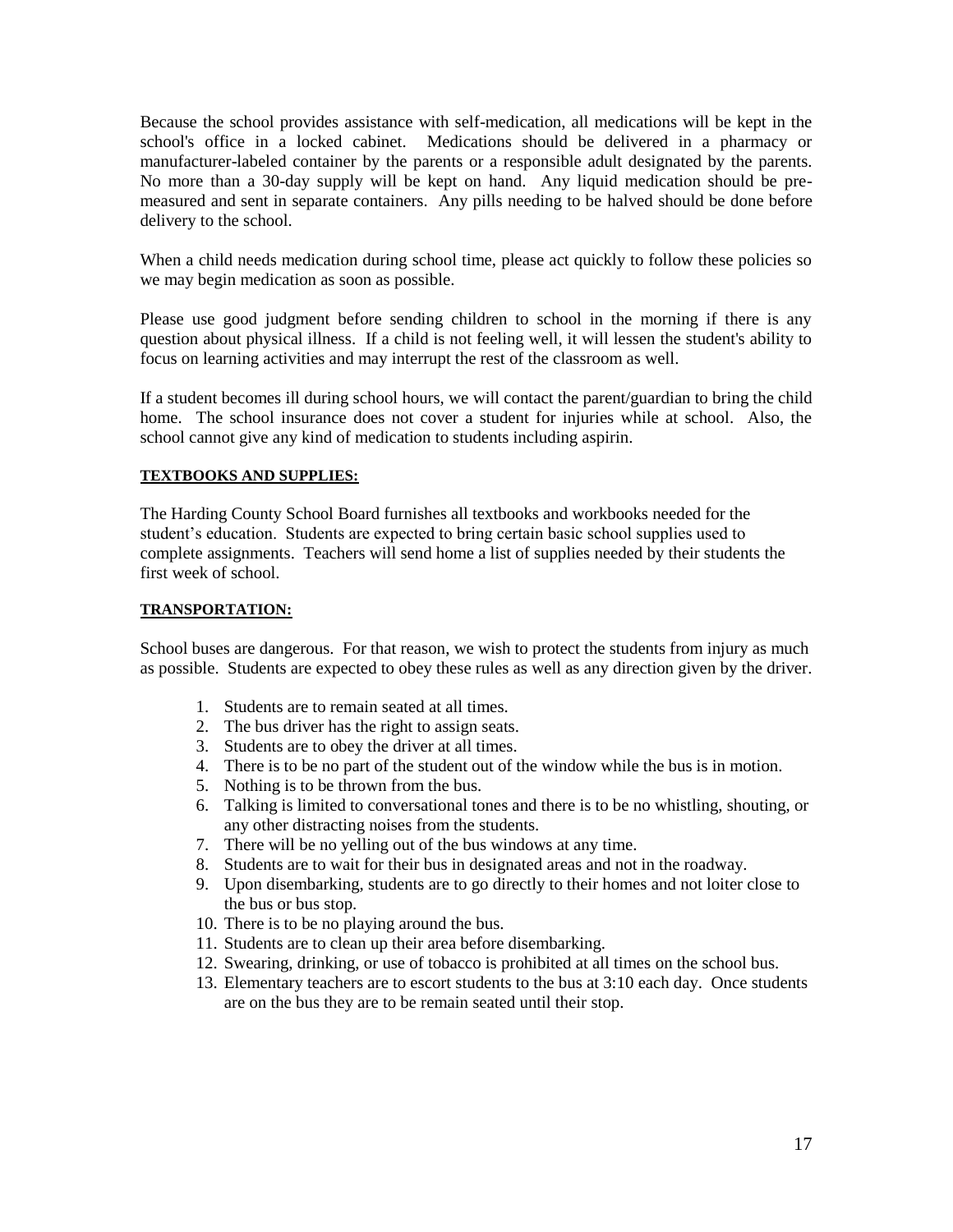### **VISITORS:**

All visitors, including family members are to notify the principal's office if planning to visit the Harding County Schools. If you need to talk with a teacher or your child during class time please report to the office. We will direct you to the appropriate classroom without disrupting learning process. This regulation applies to other students visiting the regular students.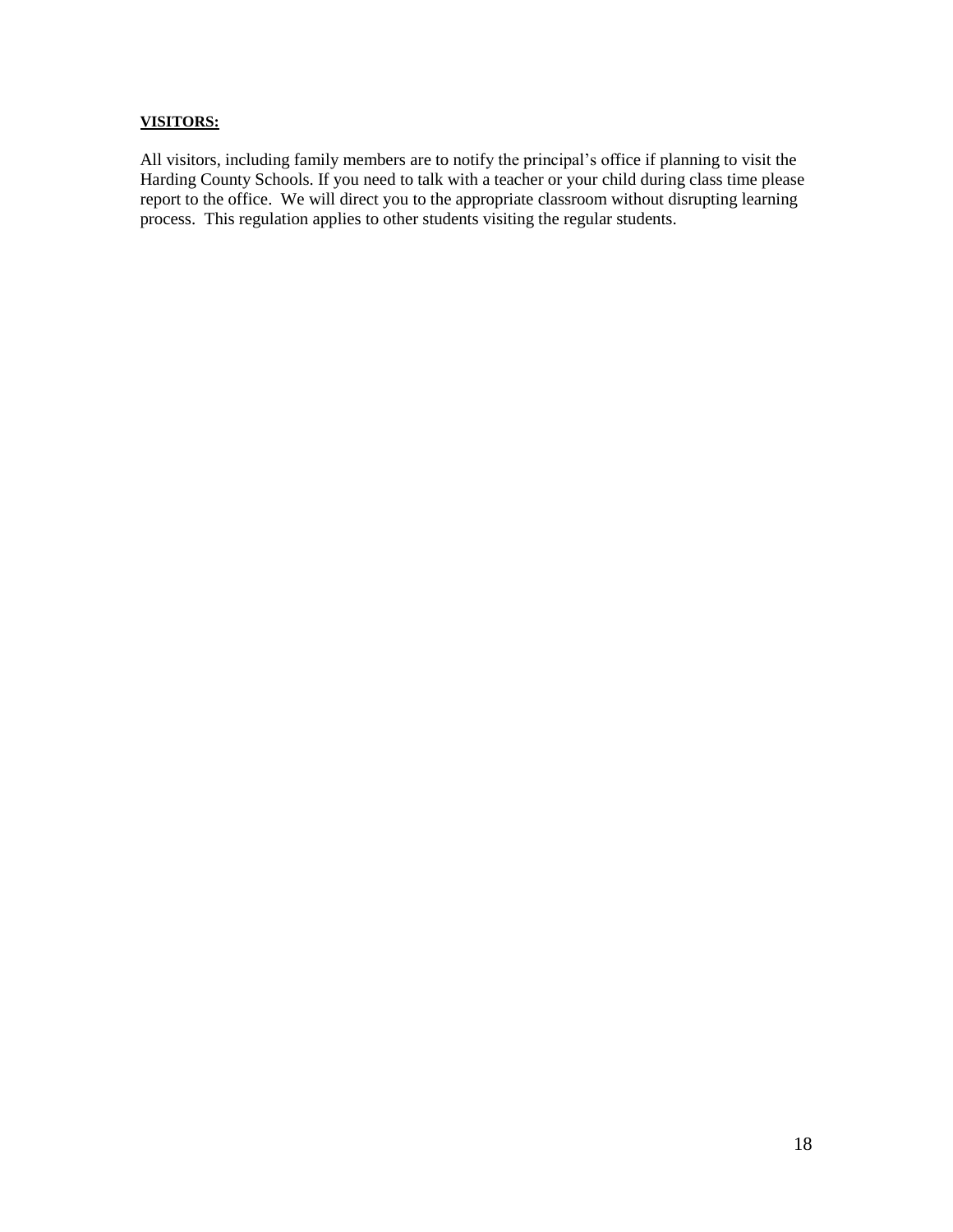# **WHAT DO I KNOW ABOUT MY CHILD'S TEACHER?**

The federal education law put in place by President Bush called "No Child Left Behind", requires that all parents in a Title I school be notified and given the opportunity to request information about the professional qualifications of classroom teachers instructing their child. If you are interested in this information, you may send your request to the building principal who will provide a response.

# Approved by the Board of Education, August 13, 2008 HARDING COUNTY SCHOOL DISTRICT NOTICE OF NONDISCRIMINATION

The Harding County School District does not discriminate on the basis of race, color, national origin, sex, disability, or age in its programs and activities and provides equal access to the Boy Scouts and other designated youth groups.

The following people have been designated to handle inquiries regarding the nondiscrimination policies:

Compliance Coordinator for all other Inquiries: Compliance Coordinator for Students:

Harding County School Superintendent, Josh Page K-12 Principal, Kelly Messmer 12474 Tipperary St. PO Box 367, 12474 Tipperary St., PO Box 367 Buffalo, SD 57720 Buffalo, SD 57720 (605) 375-3241 (605) 375-3241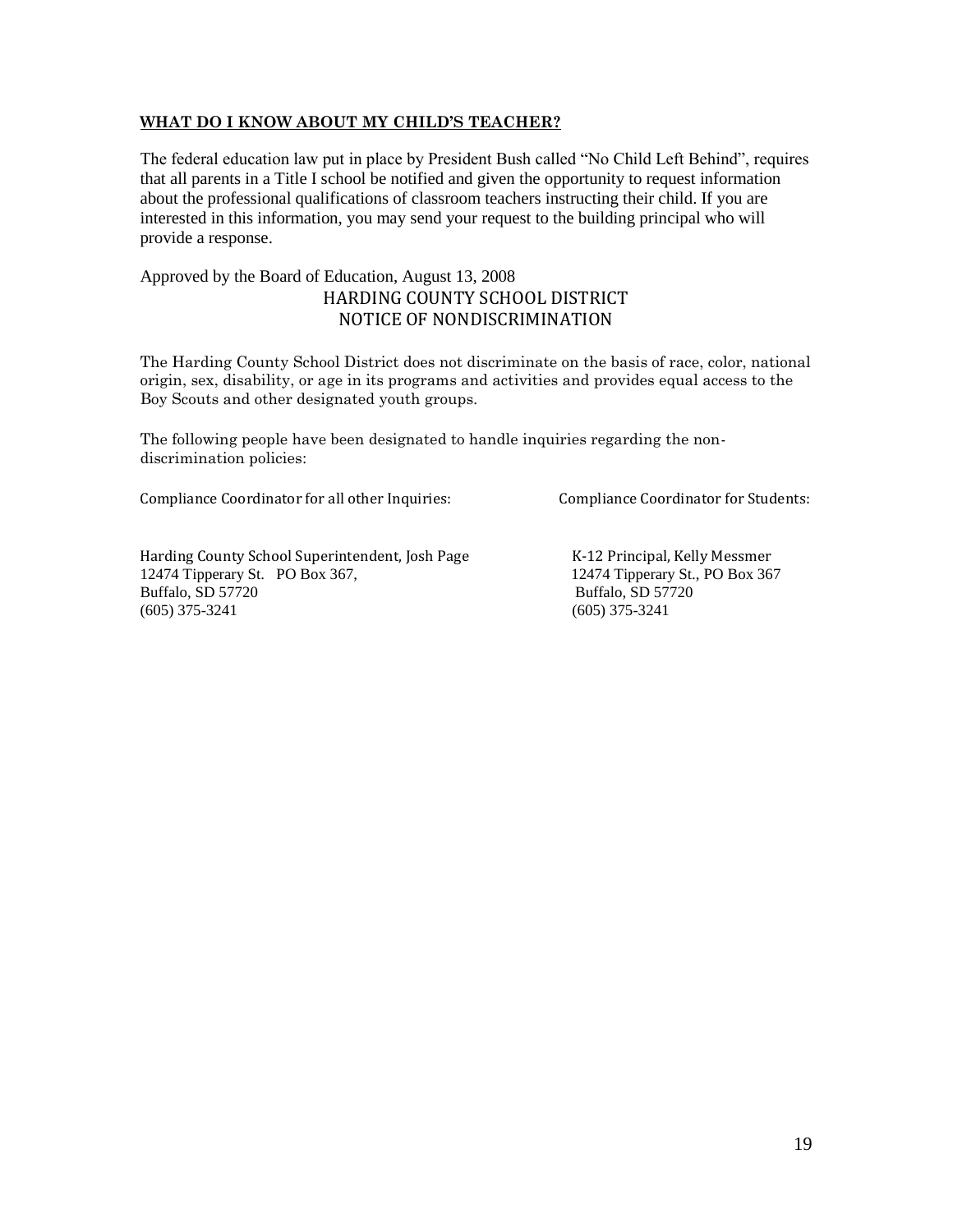#### Racial Harassment Policy

District employees and student(s) shall not racially harass or intimidate other student(s) or employee(s) by name calling, using racial or derogatory slurs, wearing or possession of items depicting or implying racial hatred or prejudice. District employees and students shall not at school, on school property or at school activities wear or have in their possession any written material, either printed or in their own handwriting, that is racially divisive or creates ill will or hatred. (Examples: clothing, articles, material, publications or any item that denotes Ku Klux Klan, Arayan Nation-White Supremacy, Black Power, Confederate flags or articles, Neo-Nazi or any other "hate" group. This list is not intended to be all inclusive.)

All students are strongly encouraged to immediately report incidents of harassment. All staff members of Harding County School District are required to promptly report to the K-12 Principal all incidents of harassment of which they become aware by whatever means. Harding County School District will investigate all complaints of harassment, whether formal or informal. Racial harassment may be reported to the K-12 Principal either verbally, via email, or by filling out the racial harassment form. The form may be obtained from the High School secretary. A copy will also be included in the student handbooks distributed at the beginning of each school year.

School personnel are required to report incidents of alleged student-on-student harassment that may be based on race, color, and/or national origin that they witness or of which they have received reports or information, whether such incidents are verbal or physical or amount to harassment in other forms.

When a complaint has been filed, the district has 10 working days to complete an investigation of the incident. An investigative report is required to be completed by the K-12 Principal in order to document the course of the investigation. Written notice of the outcome of the investigation is to be provided to the parties involved.

The investigatory procedures documented in the investigatory report shall, at a minimum, include: (1) the name, race, and national origin of the alleged victim and, if different, the name and race of the person reporting the allegation. (2). The nature of the allegation, a description of the incident and the date and time (if known) of the alleged incident; (3) the names and races of all persons alleged to have committed the alleged harassment, if known; (4) the names and races of all known witnesses to the alleged incident; (5) any written statements of the reporter, the victim (if different form the reporter), the accused student(s), and any known witnesses; (6) the outcome of the investigation, and (7) the response of school personnel and, if applicable, Districtlevel officials, including the date any incident was reported to the police.

Harding County School District will investigate all incidents of harassment, and will take action to stop any and all harassment, remedy the harassment and prevent reoccurrence of the same. The person responsible for receiving and/or investigating reports of harassment, including the investigatory report, shall be the K-12 Principal for Harding County School District. The Principal may be contacted at 375-3241 or by email. The principal is required to gather and maintain a file of all reports of incidents of harassment.

Harding County School District recommends that staff members who observe acts of harassment based on race, color, or national origin intervene to stop the harassment, unless circumstances would make such intervention dangerous. Staff members are required to report any observed acts of harassment to the Principal or Superintendent.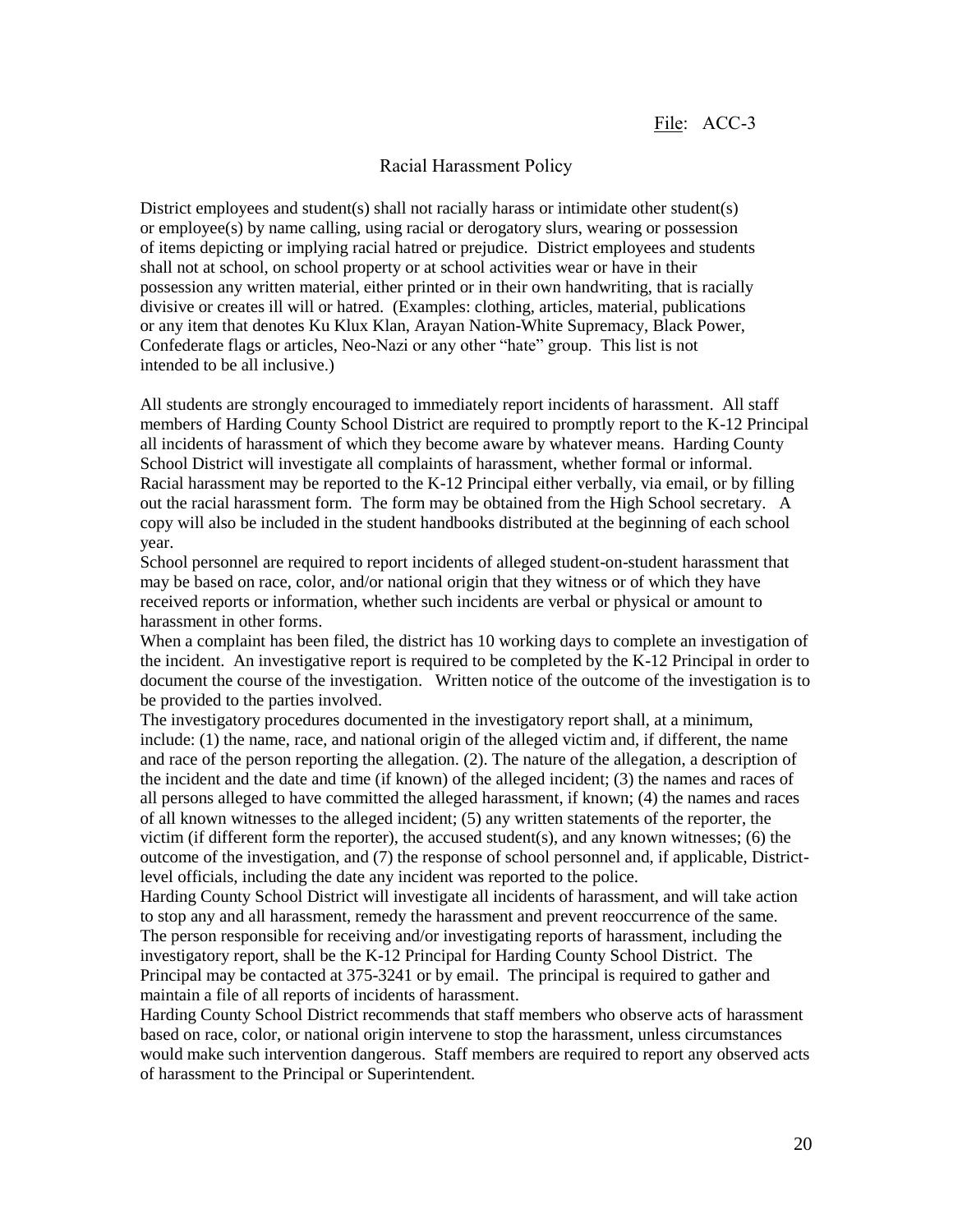Any form of retaliation against persons who report alleged harassment or participate in related proceedings shall be prohibited.

Harding County School District will offer counseling services to any person found to have been subjected to harassment on the basis of race, color, or national origin and, where appropriate, to the person(s) who committed the harassment.

The Harding County School District shall maintain a plan for a comprehensive training program for District officials and administrators responsible for implementing and enforcing federal antidiscrimination and anti-harassment laws and related policies and procedures, as well as all appropriate school level and security personnel.

(Adopted October 10, 2011)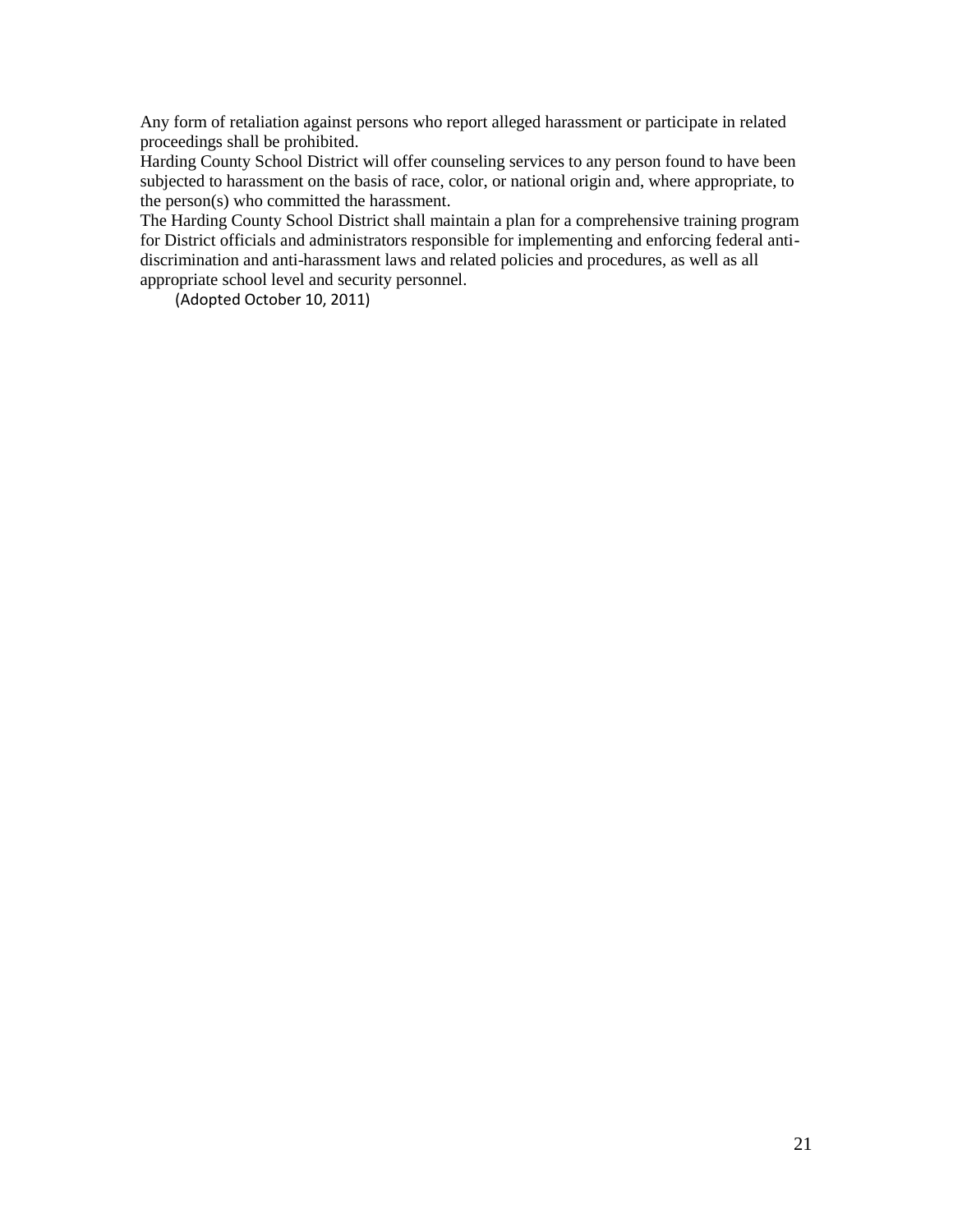# HARDING COUNTY SCHOOL DISTRICT REPORT OF RACIAL HARASSMENT

This form is to be used by any employee or student who has either observed or been subject to racial harassment. The incident should be reported as completely and accurately as possible. It is not, however, critical to be 100 percent precise. An investigation may require the complainant to be interviewed. Date

Name of person making a charge of racial harassment:\_\_\_\_\_\_\_\_\_\_\_\_\_\_\_\_\_\_\_\_\_\_\_\_\_\_\_\_\_\_\_\_\_\_\_\_\_\_\_

Race and National Origin of person making charge\_\_\_\_\_\_\_\_\_\_\_\_\_\_\_\_\_\_\_\_\_\_\_\_\_\_\_\_\_\_\_\_\_\_\_\_\_\_\_\_\_\_\_\_\_\_\_\_\_\_\_\_\_\_\_\_\_\_\_\_\_\_\_\_\_\_\_\_\_\_\_

Race and National Origin of alleged victim (if different from the reporter)

| Address:    |  |  |
|-------------|--|--|
| Telephone   |  |  |
| Number:     |  |  |
| Position or |  |  |
| Grade:      |  |  |

\_\_\_\_\_\_\_\_\_\_\_\_\_\_\_\_\_\_\_\_\_\_\_\_\_\_\_\_\_\_\_\_\_\_\_\_\_\_\_\_\_\_\_\_\_\_\_\_\_\_\_\_\_\_\_\_\_\_\_\_\_\_\_\_\_\_\_\_\_\_\_\_\_\_\_\_

Name and race of individuals involved in the harassment and indicate whether they are students or employees:

\_\_\_\_\_\_\_\_\_\_\_\_\_\_\_\_\_\_\_\_\_\_\_\_\_\_\_\_\_\_\_\_\_\_\_\_\_\_\_\_\_\_\_\_\_\_\_\_\_\_\_\_\_\_\_\_\_\_\_\_\_\_\_\_\_\_\_\_\_\_\_\_\_\_\_\_ \_\_\_\_\_\_\_\_\_\_\_\_\_\_\_\_\_\_\_\_\_\_\_\_\_\_\_\_\_\_\_\_\_\_\_\_\_\_\_\_\_\_\_\_\_\_\_\_\_\_\_\_\_\_\_\_\_\_\_\_\_\_\_\_\_\_\_\_\_\_\_\_\_\_\_\_\_ \_\_\_\_\_\_\_\_\_\_\_\_\_\_\_\_\_\_\_\_\_\_\_\_\_\_\_\_\_\_\_\_\_\_\_\_\_\_\_\_\_\_\_\_\_\_\_\_\_\_\_\_\_\_\_\_\_\_\_\_\_\_\_\_\_\_\_\_\_\_\_\_\_\_\_\_\_

Give a description of the racial harassment in your own words (include the nature of the incident, what happened and the date and time of the incident):

\_\_\_\_\_\_\_\_\_\_\_\_\_\_\_\_\_\_\_\_\_\_\_\_\_\_\_\_\_\_\_\_\_\_\_\_\_\_\_\_\_\_\_\_\_\_\_\_\_\_\_\_\_\_\_\_\_\_\_\_\_\_\_\_\_\_\_\_\_\_\_\_\_\_\_\_\_\_ \_\_\_\_\_\_\_\_\_\_\_\_\_\_\_\_\_\_\_\_\_\_\_\_\_\_\_\_\_\_\_\_\_\_\_\_\_\_\_\_\_\_\_\_\_\_\_\_\_\_\_\_\_\_\_\_\_\_\_\_\_\_\_\_\_\_\_\_\_\_\_\_\_\_\_\_\_\_ \_\_\_\_\_\_\_\_\_\_\_\_\_\_\_\_\_\_\_\_\_\_\_\_\_\_\_\_\_\_\_\_\_\_\_\_\_\_\_\_\_\_\_\_\_\_\_\_\_\_\_\_\_\_\_\_\_\_\_\_\_\_\_\_\_\_\_\_\_\_\_\_\_\_\_\_\_\_

\_\_\_\_\_\_\_\_\_\_\_\_\_\_\_\_\_\_\_\_\_\_\_\_\_\_\_\_\_\_\_\_\_\_\_\_\_\_\_\_\_\_\_\_\_\_\_\_\_\_\_\_\_\_\_\_\_\_\_\_\_\_\_\_\_\_\_\_\_\_\_\_\_\_\_\_\_\_ \_\_\_\_\_\_\_\_\_\_\_\_\_\_\_\_\_\_\_\_\_\_\_\_\_\_\_\_\_\_\_\_\_\_\_\_\_\_\_\_\_\_\_\_\_\_\_\_\_\_\_\_\_\_\_\_\_\_\_\_\_\_\_\_\_\_\_\_\_\_\_\_\_\_\_\_\_\_

Names and races of all witnesses, indicating whether they are employees or students:

Complainant's signature\_\_\_\_\_\_\_\_\_\_\_\_\_\_\_\_\_\_\_\_\_\_\_\_\_\_\_\_\_\_\_\_\_\_\_\_\_\_\_\_\_\_\_\_\_\_\_\_\_\_\_\_\_\_\_\_\_\_\_\_\_\_\_\_\_

Please see the Harding County School District's policy on Racial Harassment for more information on the topic. Present this Report to your most immediate supervisor not involved in the harassment.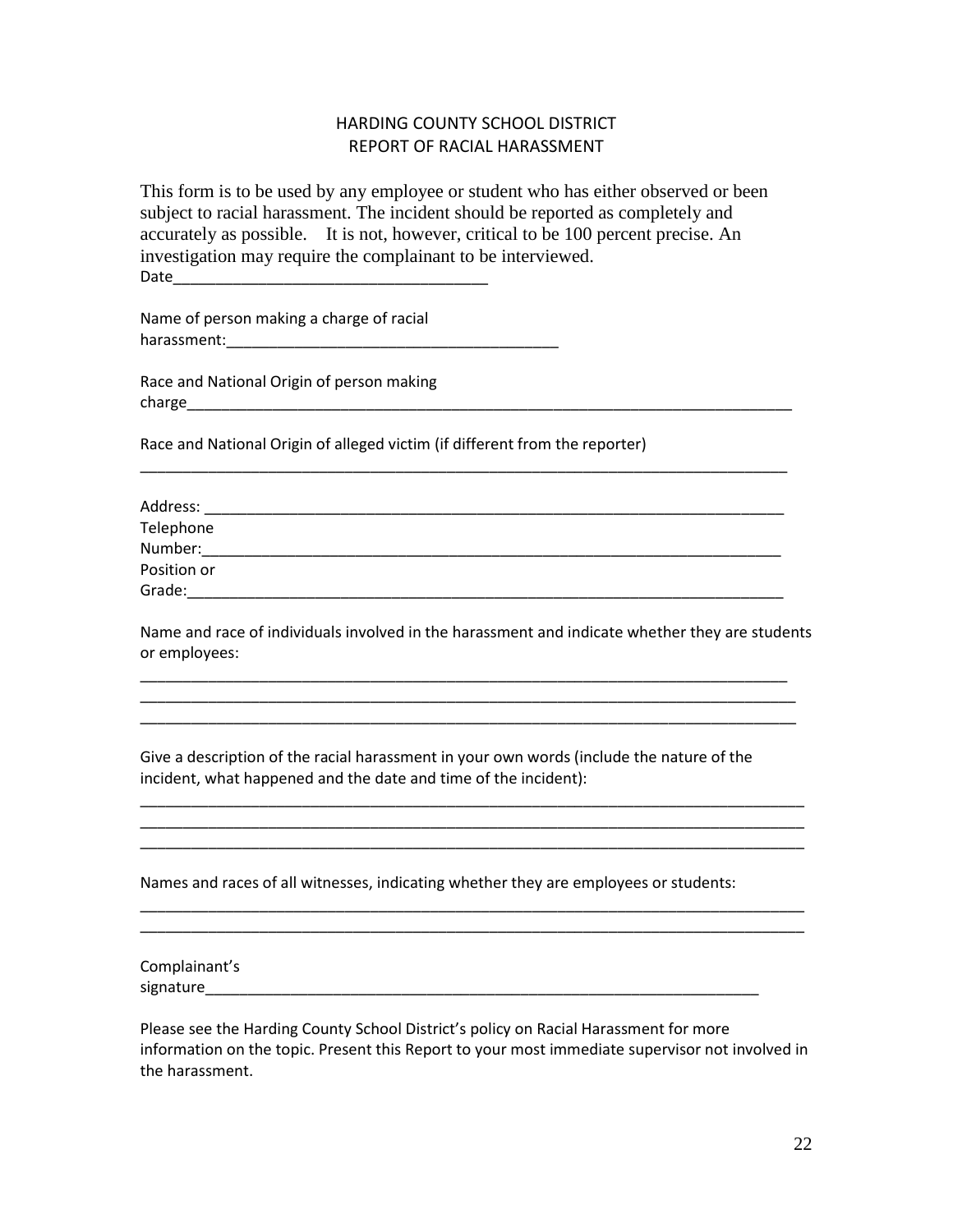# **OFFICE USE ONLY**

 $\overline{\phantom{a}}$ 

 $\frac{1}{1}$ 

Outcome of investigation of this 

Date and time of report to Police (if 

File ACC-2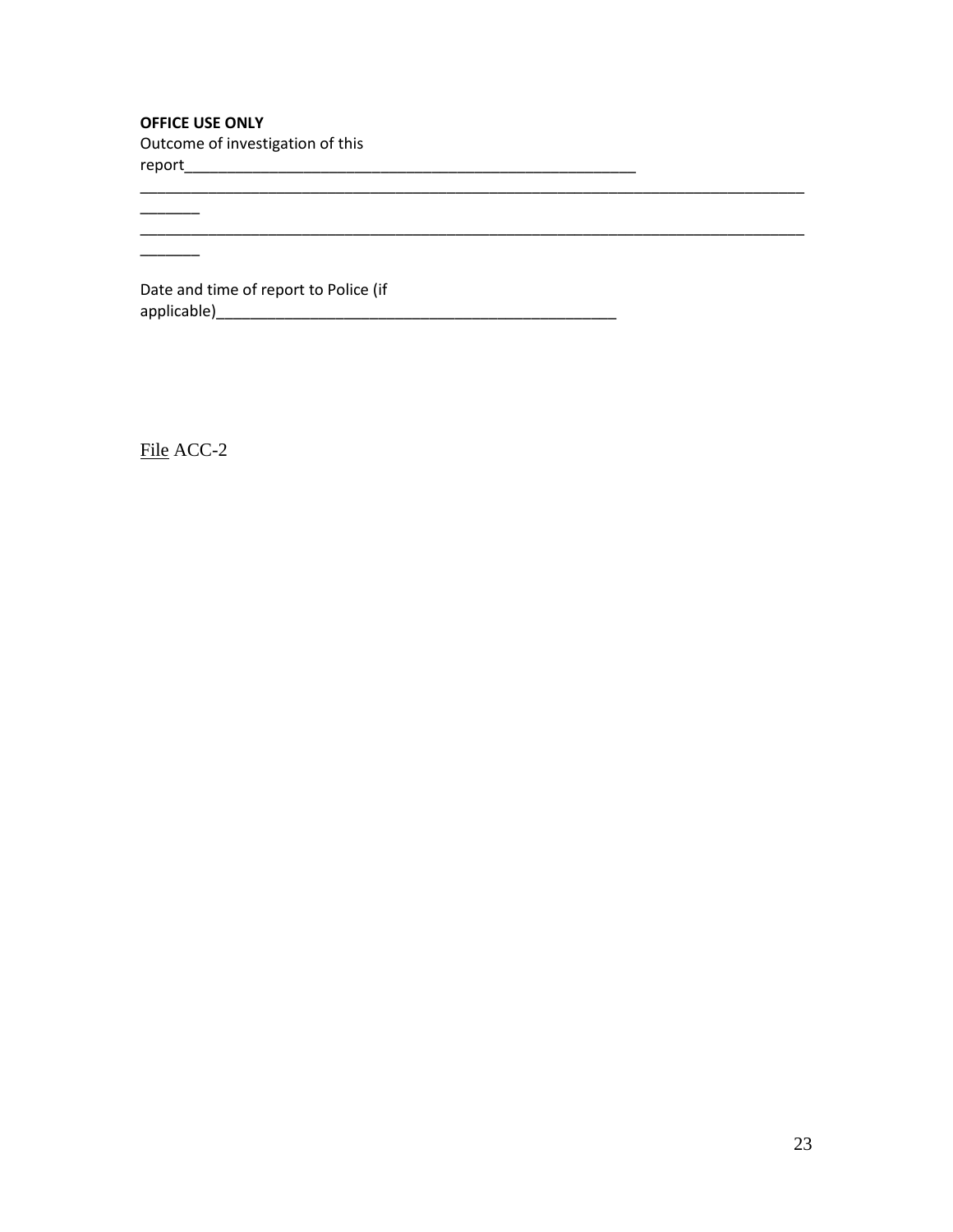# FAMILY EDUCATIONAL RIGHTS AND PRIVACY ACT (FERPA)

The *Family Educational Rights and Privacy Act* (FERPA), a Federal law, requires the Harding County School District, with certain exceptions, to obtain your written consent prior to the disclosure of personally identifiable information from your child's education records. However, Harding County School District may disclose appropriately designated (directory) information without written consent, unless you have advised the district to the contrary in accordance with District procedures. The Primary purpose of directory information is to allow the Harding County School District to include this type of information from your child's education records in certain school publications. Examples include:

- A playbill, showing your student's role in a drama production;
- The annual yearbook;
- Honor roll or other recognition lists;
- Graduation programs; and
- Sports activity sheets, such as for wrestling, showing grade, weight and height of team member.

Directory information, which is information that is generally not considered harmful or an invasion of privacy if released, can also be disclosed to outside organizations without a parent's prior written consent. Outside organizations include, but are not limited to, companies that manufacture class rings, or publish yearbooks, In addition , two federal laws require local educational agencies (LEAs) receiving assistance under the Elementary and Secondary Education Act of 1965 (ESEA) to provide military recruiters, upon request, with three directory information categories – names, addresses and telephone listings – unless parents have advised the LEA that they do not want their student's information disclosed without their prior written consent.

If you do not want Harding County School District to disclose directory information from your child's education records without your prior written consent, you must notify the District in writing prior to the first day of school in the fall. Harding County School District has designated the following information as directory information:

- ~Student's name, address, telephone listing
- ~Student's date and place of birth
- ~Student's dates of attendance
- ~Student's grade level
- ~Student's participation in officially recognized school activities and sport.
- ~Weight and height of students who are members of athletic teams
- ~Degrees, honors, and awards received
- ~The most recent educational agency or institution attended
- ~Pictures of students on the school's Infinite Campus Program and Web Site; and To the local papers for honors, sport highlights, scholarships, or other news Articles about students

Parents or Students who need assistance or who wish to file a complaint may do so by writing to the Family Policy Office, U.S. Department of Education, 400 Maryland Avenue, SW Washington, D.C. 20202-5920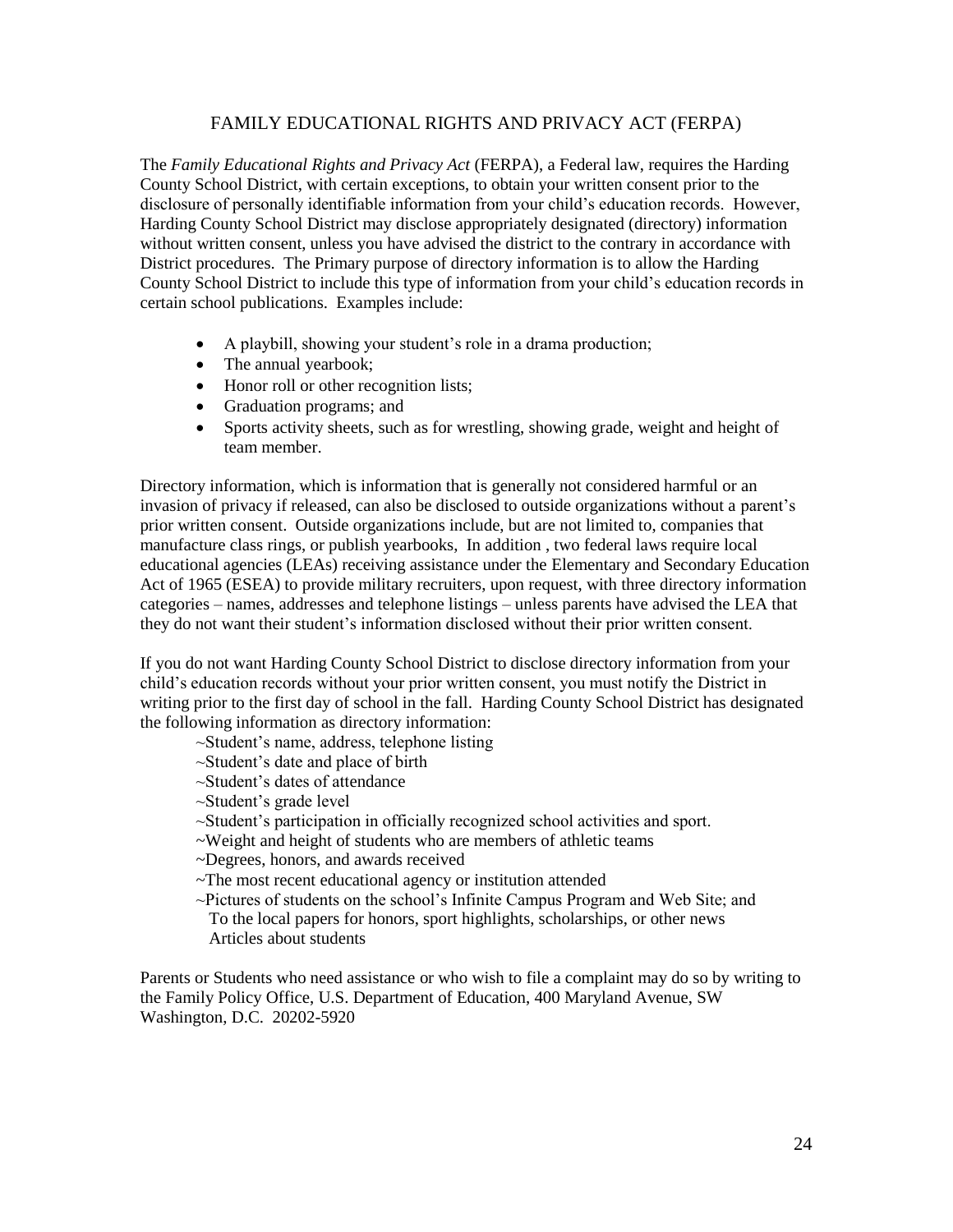### HARDING COUNTY SCHOOL DISTRICT 31-1

### Parent Involvement Policy

In accordance with the requirements of section 1118 of the Federal No Child Left Behind Act of 2001, the following policy has been adopted by the Harding County School District to ensure that the district will encourage parental involvement in all areas of the education of the children who reside within the borders of the district.

# **We believe that:**

- 1. The child, family and school form a partnership in a child's education. All have roles and responsibilities.
- 2. Families come in all sizes, cultures, and descriptions and are to be respected in their uniqueness. We must recognize individual family strengths while respecting different methods of coping and adjusting.
- 3. Families should be made to feel welcome at school: in their child's classroom, school meetings and functions.
- 4. Preschool education is a vital part of a child's education. The school and family should work together to ensure a child is prepared to begin school ready to learn.
- 5. Families will be encouraged to share their varied talents and cultures with children at school to create a cross-cultural bridge of understanding.
- 6. The school is the education center for the community. Therefore, community education classes will be held which will expand the knowledge of the families as a whole.
- 7. Families will be included in the school decision-making process through an annual needs assessment. They will also have the opportunity to serve on various committees, such as the Indian Education Committee and the Andes Central School Board.
- 8. Families are to be included in their child's school discipline concerns.
- 9. It is the responsibility of the school to keep families informed about their child's needs and accomplishments.
- 10. The school will assist the family through parent training sessions so parents will be able to assist their children with academic assignments and other school-related activities.